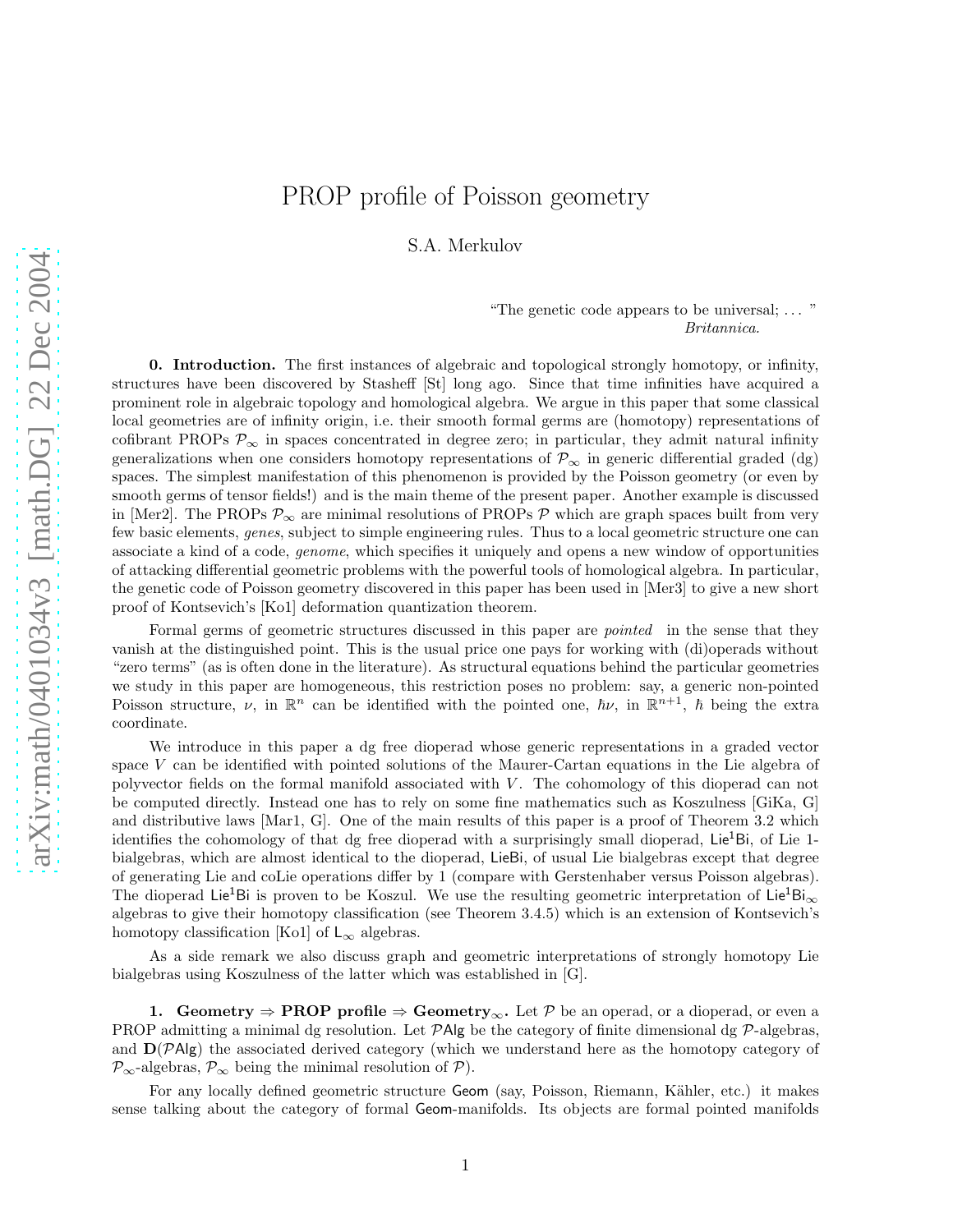(non-canonically isomorphic to  $(\mathbb{R}^n, 0)$  for some n) together with a germ of formal Geom-structure at the distinguished point.

**1.1. Definition.** The operad/dioperad/PROP  $\mathcal{P}$  is called a PROP-profile, or genome, of a geometric structure Geom if

- the category of formal Geom-manifolds is equivalent to a full subcategory of the derived category  $\mathbf{D}(\mathcal{P}Alg)$ , and
- there is no sub-(di)operad of  $P$  having the above property.

**1.2. Definition.** If  $P$  is a PROP-profile of a geometric structure Geom, then a generic object of  $D(PAlg)$  is called a formal Geom<sub>∞</sub>-manifold.

Presumably, Geom<sub>∞</sub>-structure is what one gets from Geom by means of the extended deformation theory.

Local geometric structures are often non-trivial and complicated creatures — the general solution of the associated defining system of nonlinear differential equations is not available; it is often a very hard job just to show existence of non-trivial solutions. Nevertheless, if such a structure Geom admits a PROP-profile,  $P = Free(\mathcal{E})/Ideal^1$ , then Geom can be non-ambiguously characterized by its "genetic code": genes are, by definition, the generators of  $\mathcal{E}$ , and the *engineering rules* are, by definition, the generators of Ideal. And that code can be surprisingly simple, as examples 1.3-1.5 and the table below illustrate.

1.3. Hertling-Manin's geometry and the G-operad. A Gerstenhaber algebra is, by definition, a graded vector space V together with two linear maps,

◦ : ⊙<sup>2</sup>V −→ V a ⊗ b −→ a ◦ b , [ • ] : ⊙<sup>2</sup>V −→ V [1] a ⊗ b −→ (−1)<sup>|</sup>a<sup>|</sup> [a • b]

satisfying the identities,

- (i)  $a \circ (b \circ c) (a \circ b) \circ c = 0$  (associativity);
- (ii)  $[[a \bullet b] \bullet c] = [a \bullet [b \bullet c]] + (-1)^{|b||a|+|b|+|a|} [b \bullet [a \bullet c]]$  (Jacobi identity);
- (iii)  $[(a \circ b) \bullet c] = a \circ [b \bullet c] + (-1)^{|b|(|c|+1)} [a \bullet c] \circ b$  (Leibniz type identity).

The operad whose algebras are Gerstenhaber algebras is often called the G-operad. It has a relatively simple structure,  $Free(E)/Ideal$ , with E spanned by two corollas,

$$
E = span\left\{ \circ = \mathcal{A}, \, \left[ \bullet \right] = \mathcal{A} \right\}
$$

and with engineering rules (i)-(iii). The minimal resolution of the  $G$ -operad has been constructed in  $[GetJo]$  and is often called a  $G_{\infty}$ -operad. The derived category of Gerstenhaber algebras is equivalent to the category whose objects are isomorphism classes of minimal  $G_{\infty}$ -structures on graded vector spaces V. Let  $(M, *)$  be the formal pointed graded manifold whose tangent space at the distinguished point is isomorphic to a vector space V, and let us choose an arbitrary torsion-free affine connection  $\nabla$  on M. With this choice a structure of  $G_{\infty}$  algebra on a graded vector space V can be suitable described as

• a degree 1 smooth vector field  $\eth$  on M satisfying the integrability condition  $[\eth, \eth] = 0$  and vanishing at the distinguished point \*; (if  $\eth$  has zero at \* of second order, then the  $G_{\infty}$ -structure is called minimal);

<sup>&</sup>lt;sup>1</sup>Any operad/dioperad/etc. can be represented as a quotient of the free operad/dioperad/etc.,  $Free(\mathcal{E})$  generated by a collection of  $\Sigma_{m}$ -left/ $\Sigma_{n}$ -right modules  $\mathcal{E} = {\mathcal{E}(m,n)}_{m,n\geq1}$ , by an *Ideal*. Often there exists a canonical, "common factors canceled out", representation like this.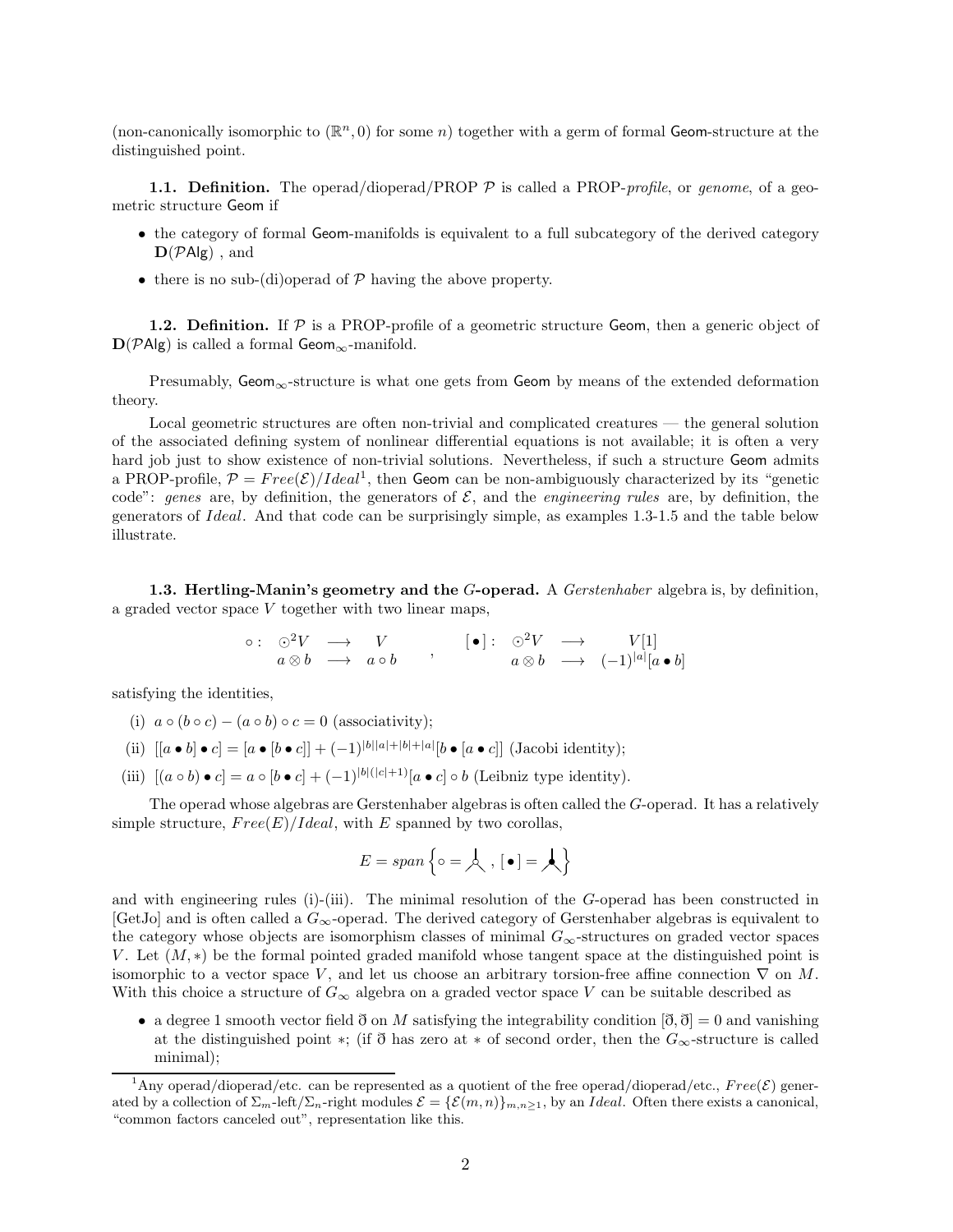| Genome $P$                                                                                                                                                                                                                                                                                                                              | generic representation<br>of $\mathcal{P}_{\infty}$ in $\mathbb{R}^n$                                                                                    | generic representation<br>of $\mathcal{P}_{\infty}$ in a graded<br>vector space $V$                                                                                                                                                                                                     |
|-----------------------------------------------------------------------------------------------------------------------------------------------------------------------------------------------------------------------------------------------------------------------------------------------------------------------------------------|----------------------------------------------------------------------------------------------------------------------------------------------------------|-----------------------------------------------------------------------------------------------------------------------------------------------------------------------------------------------------------------------------------------------------------------------------------------|
| $P$ is the G-operad<br>Genes: $\lambda$ , $\lambda$<br>Engineering rules: $\mathcal{A}_{\alpha}$ - $\mathcal{A}_{\alpha} = 0$<br>$\lambda$ + $\lambda$ + $\lambda$ = 0<br>$= 0$                                                                                                                                                         | smooth formal<br>Hertling-Manin<br>structure in $\mathbb{R}^n$ [HeMa]                                                                                    | smooth formal<br>Hertling-Manin $_{\infty}$<br>structure in $\hat{V}$ [Mer1]                                                                                                                                                                                                            |
| $P$ is the dioperad TF<br>Genes: $\forall$ , $\land$<br>Rules:<br>$\lambda + \lambda = 0$<br>$\begin{pmatrix} 1 & 1 \\ 1 & 1 \end{pmatrix} = \begin{pmatrix} 1 & 1 \\ 1 & 1 \end{pmatrix} + \begin{pmatrix} 1 & 1 \\ 1 & 1 \end{pmatrix} + \begin{pmatrix} 1 & 1 \\ 1 & 1 \end{pmatrix} + \begin{pmatrix} 1 & 1 \\ 1 & 1 \end{pmatrix}$ | smooth formal<br>section of $\otimes^2 T_{\mathbb{R}^n}$<br>(variants: of $\wedge^2 T_{\mathbb{R}^n}$<br>or of $O^2T_{\mathbb{R}^n}$ )<br>vanishing at 0 | structure, $(\hat{V}, \eth \in T_{\hat{V}})$ ,<br>of a smooth dg manifold<br>together with a smooth<br>section $\phi$ of $\otimes^2 T_{\hat{V}}$<br>(variants: of $\wedge^2 T_{\hat{V}}$<br>or of $\odot^2 T_{\hat{V}}$<br>vanishing at 0 and<br>satisfying $Lie_{\mathfrak{F}}\phi=0.$ |
| $P$ is the dioperad Lie <sup>1</sup> Bi<br>Genes: $\forall$ , $\blacktriangle$<br>Rules: $\forall \swarrow - \forall \searrow - \forall \searrow = 0$<br>$\lambda^+ \lambda^-$                                                                                                                                                          | smooth formal Poisson<br>structure in $\mathbb{R}^n$<br>vanishing at 0                                                                                   | structure, $(V \oplus V^*[1], \eth),$<br>of a smooth dg manifold<br>together with an odd<br>symplectic form $\omega_{odd}$<br>on $V \oplus V^*[1]$ such that<br>the homological vector<br>field $\eth$ is hamiltonian<br>and vanishes on $0 \oplus V^*$ [1]                             |
| For a graded vector space V, $\hat{V}$ stands for the formal graded manifold<br>NOTATIONS:<br>(non-canonically) isomorphic to the formal neighbourhood of $0$ in $V$ ,<br>and $T_{\hat{V}}$ stands for the tangent bundle on $\hat{V}$ .                                                                                                |                                                                                                                                                          |                                                                                                                                                                                                                                                                                         |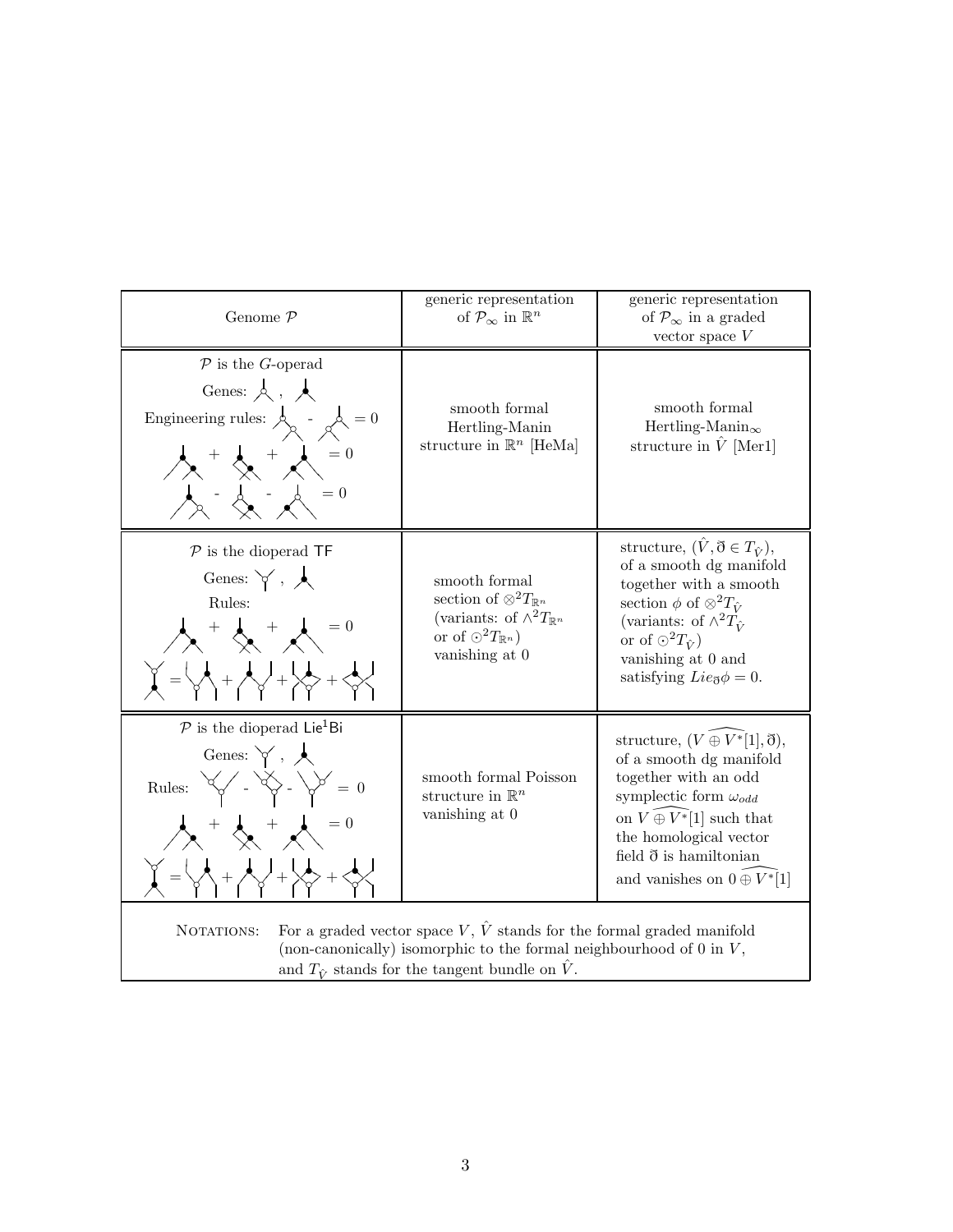• a collection of homogeneous *tensors*,

$$
\{\mu_{n_1,\ldots,n_k}:T_M^{\otimes n_1}\otimes T_M^{\otimes n_2}\otimes\ldots\otimes T_M^{\otimes n_k}\to T_M[k+1-n_1-\ldots-n_k]\}_{n_i,k\geq 1,n_i+k\geq 2}
$$

satisfying an infinite tower of quadratic algebraic and differential equations. The first two floors of this tower read as follows: the data  $\{\mu_n\}_{n>1}$  (with  $\mu_1 := Lie_{\mathfrak{F}}$ ) makes the tangent sheaf  $T_M$  into a sheaf of  $C_{\infty}$  algebras<sup>2</sup> satisfying an "integrability" condition,

$$
[\mu_{\bullet}, \mu_{\bullet}]_{G_{\infty}} = Lie_{\eth}\mu_{\bullet,\bullet}
$$

for a certain bi-differential operator  $[ , ]_{G_{\infty}}$  whose leading term is just the usual vector field bracket of values of  $\mu_{\bullet}$ . It is also required that each tensor  $\mu_{\bullet,\ldots,\bullet}: T_M^{\otimes \bullet} \otimes \ldots \otimes T_M^{\otimes \bullet} \to T_M$  vanishes if the input contains at least one pure shuffle product,

$$
(v_1 \otimes \ldots \otimes v_k) \bigstar (v_{k+1} \otimes \ldots \otimes v_n) := \sum_{\substack{\text{Shuffies } \sigma \\ \text{of type } (k,n)}} (-1)^{Koszul(\sigma)} v_{\sigma(1)} \otimes \ldots \otimes v_{\sigma(n)}, \quad v_i \in T_M.
$$

A change of the connection  $\nabla$  alters the tensors  $\mu_{\bullet_1,\ldots,\bullet_k}$ ,  $k\geq 2$ , but leaves the homotopy class of the  $G_{\infty}$ -structure on V invariant.

If the vector space V is concentrated in degree 0, i.e.  $V \simeq \mathbb{R}^n$ , then a  $G_{\infty}$ -structure on V reduces just to a single tensor field  $\mu_2: T_M^{\otimes 2} \to T_M$  which makes the tangent sheaf into a sheaf of commutative associative algebras, and satisfies the differential equations,

$$
[\mu_2, \mu_2]_{G_{\infty}} = 0.
$$

The explicit form for the bracket  $\lceil$ ,  $\lceil_{G_{\infty}}$  can be read off from the  $G_{\infty}$  operad structural equations rather straightforwardly (see [Mer1] for details),

$$
\begin{array}{rcl}\n[\mu_2, \mu_2]_{G_{\infty}}(X, Y, Z, W) & = & [\mu_2(X, Y), \mu_2(Z, W)] - \mu_2([ \mu_2(X, Y), Z], W) - \mu_2(Z, [\mu_2(X, Y), W]) \\
&- \mu_2(X, [Y, \mu_2(Z, W)]) - \mu_2[X, \mu_2(Z, W)], Y) \\
& & + \mu_2(X, \mu_2(Z, [Y, W])) + \mu_2(X, \mu_2([Y, Z], W)) \\
& & + \mu_2([X, Z], \mu_2(Y, W)) + \mu_2([X, W], \mu_2(Y, Z)).\n\end{array}
$$

The resulting geometric structure is precisely the one discovered earlier by Hertling and Manin [HeMa] in their quest for a weaker notion of Frobenius manifold; they call it an  $F\text{-}manifold$  structure on  $V$ .

Hertling-Manin's geometric structures arise naturally in the theory of singularities [He] and the deformation theory [Mer1].

#### 1.4. Germs of tensor fields.

A TF bialgebra is, by definition, a graded vector space V together with two linear maps,

$$
\delta \equiv \bigvee : \begin{array}{ccc} V & \longrightarrow & \otimes^2 V \\ a & \longrightarrow & \sum a_1 \otimes a_2 \end{array} , \qquad [\bullet] \equiv \bigwedge : \begin{array}{ccc} \odot^2 V & \longrightarrow & V[1] \\ a \otimes b & \longrightarrow & (-1)^{|a|} [a \bullet b] \end{array}
$$

satisfying the identities,

(i)  $[[a \bullet b] \bullet c] = [a \bullet [b \bullet c]] + (-1)^{|b||a|+|b|+|a|} [b \bullet [a \bullet c]]$  (Jacobi identity);

(ii)  $\delta[a \bullet b] = \sum a_1 \otimes [a_2 \bullet b] + [a \bullet b_1] \otimes b_2 + (-1)^{|a||b|+|a|+|b|} ([b \bullet a_1] \otimes a_2 + b_1 \otimes [b_2 \bullet a])$  (Leibniz type identity).

 ${}^{2}C_{\infty}$  stands for the minimal resolution of the operad of commutative associative algebras.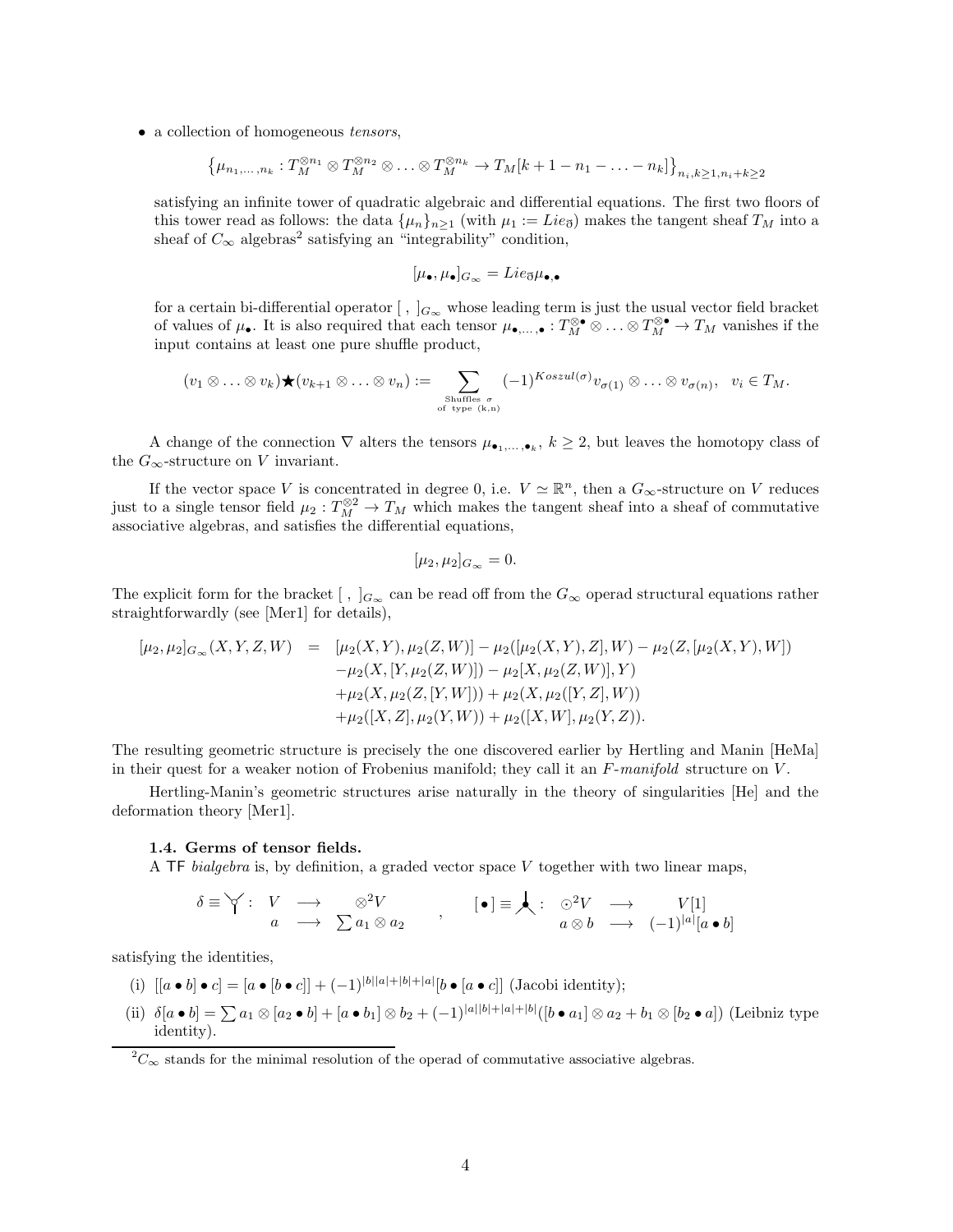There are obvious versions of the above notion with  $\delta$  taking values in  $\wedge^2 V$  and  $\odot^2 V$ , i.e. with the gene  $\checkmark$  realizing either the trivial or sign representations of  $\Sigma_2$ .

The dioperad whose algebras are TF bialgebras is denoted by TF. This quadratic dioperad is Koszul so that one can construct its minimal resolution using the results of [G, GiKa, Mar1]. It turns out that the structure of  $TF_{\infty}$ -algebra on a graded vector space V is the same as a pair of collections of linear maps,

$$
\{\mu_n : \odot^n V \to V[1]\}_{n \ge 1},
$$

and

$$
\{\phi_n : \odot^n V \to V \otimes V\}_{n \ge 1},
$$

satisfying a system of quadratic equations which are best described using a geometric language. Let M be the formal graded manifold associated to V. If  $\{e_{\alpha}, \alpha = 1, 2, \dots\}$  is a homogeneous basis of V, then the associated dual basis  $t^{\alpha}$ ,  $|t^{\alpha}| = -|e_{\alpha}|$ , defines a coordinate system on M. The collection of tensors  $\{\mu_n\}_{n\geq 1}$  can be assembled into a germ,  $\eth \in T_M$ , of a degree 1 smooth vector field,

$$
\mathfrak{d} := \sum_{n=1}^{\infty} \frac{1}{n!} (-1)^{\epsilon} t^{\alpha_1} \cdots t^{\alpha_n} \mu_{\alpha_1 \ldots \alpha_n} \frac{\partial}{\partial t^{\beta}}
$$

where

$$
\epsilon = \sum_{k=1}^{n} |e_{\alpha_k}| (1 + \sum_{i=1}^{k} |e_{\alpha_i}|)
$$

the numbers  $\mu_{\alpha_1...\alpha_n}^{\qquad \beta}$  are defined by

$$
\mu_n(e_{\alpha_1},\ldots,e_{\alpha_n})=\sum \mu_{\alpha_1\ldots\alpha_n}e_{\beta},
$$

and we assume here and throughout the paper summation over repeated small Greek indices.

Another collection of linear maps,  $\{\phi_n\}$ , can be assembled into a smooth germ,  $\phi \in \otimes^2 T_M$ , of a degree zero contravariant tensor field on M,

$$
\phi := \sum_{n=1}^{\infty} \frac{1}{n!} (-1)^{\epsilon} t^{\alpha_1} \cdots t^{\alpha_n} \phi_{\alpha_1 \ldots \alpha_n}{}^{\beta_1 \beta_2} \frac{\partial}{\partial t^{\beta}} \otimes \frac{\partial}{\partial t^{\beta}}
$$

where

$$
\epsilon = |e_{\beta_2}|(|e_{\beta_1}| + 1) + \sum_{k=1}^n \sum_{i=1}^k |e_{\alpha_k}||e_{\alpha_i}|
$$

and the numbers  $\mu_{\alpha_1...\alpha_n}^{\beta_1\beta_2}$  are defined by

$$
\mu_n(e_{\alpha_1},\ldots,e_{\alpha_n})=\sum \mu_{\alpha_1\ldots\alpha_n}^{\beta_1\beta_2}e_{\beta_1}\otimes e_{\beta_2}.
$$

#### 1.4.1. Proposition. The collections of tensors,

$$
\{\mu_n : \odot^n V \to V[1]\}_{n \ge 1} \quad and \quad \{\phi_n : \odot^n V \to V \otimes V\}_{n \ge 1},
$$

define a structure of  $TF_{\infty}$ -algebra on V if and only if the associated smooth vector field  $\eth$  and the contravariant tensor field  $\phi$  satisfy the equations,

$$
[\eth, \eth] = 0
$$

and

$$
Lie_{\eth}\phi=0,
$$

where  $\lceil$ ,  $\rceil$  stands for the usual bracket of vector fields and Lie<sub>ð</sub> for the Lie derivative along  $\eth$ .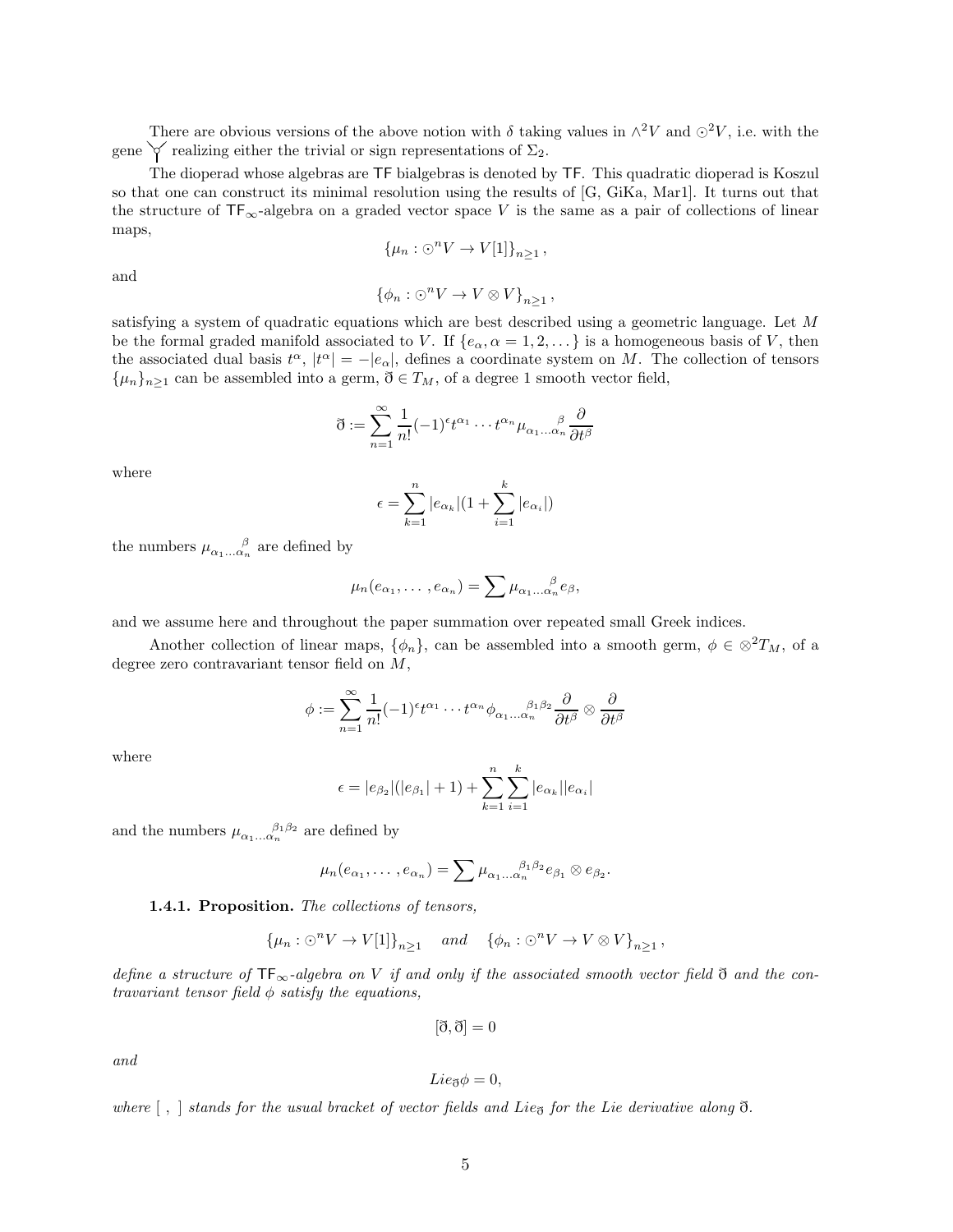If V is finite dimensional and concentrated in degree zero, then a  $TF_{\infty}$ -structure in V is just a germ of a smooth rank 2 contravariant tensor on V vanishing at 0.

#### 1.5. Poisson geometry and the dioperad of Lie 1-bialgebras.

A Lie 1-bialgebra is, by definition, a graded vector space  $V$  together with two linear maps,

$$
\begin{array}{ccccccccc}\n\delta: & V & \longrightarrow & \wedge^2 V & & & \textbf{[•]}: & \odot^2 V & \longrightarrow & V[1] \\
a & \longrightarrow & \sum a_1 \wedge a_2 & & & a \otimes b & \longrightarrow & (-1)^{|a|}[a \bullet b]\n\end{array}
$$

satisfying the identities,

- (i)  $(\delta \otimes \text{Id})\delta a + \tau (\delta \otimes \text{Id})\delta a + \tau^2 (\delta \otimes \text{Id})\delta a = 0$ , where  $\tau$  is the cyclic permutation (123) represented naturally on  $V \otimes V \otimes V$  (co-Jacobi identity);
- (ii)  $[[a \bullet b] \bullet c] = [a \bullet [b \bullet c]] + (-1)^{|b||a|+|b|+|a|} [b \bullet [a \bullet c]]$  (Jacobi identity);
- (iii)  $\delta[a \bullet b] = \sum a_1 \wedge [a_2 \bullet b] (-1)^{|a_1||a_2|} a_2 \wedge [a_1 \bullet b] + [a \bullet b_1] \wedge b_2 (-1)^{|b_1||b_2|} [a \bullet b_2] \wedge b_1$  (Leibniz type identity).

The dioperad whose algebras are Lie 1-bialgebras is denoted by  $\text{Lie}^1\text{Bi}$ . The superscript 1 in the notation is used to emphasize that the two basic operations

$$
\delta = \bigtriangledown \quad , \quad [\,\bullet\,] = \bigwedge
$$

have homogeneities differed by 1.

Similarly one can introduce the notion of Lie n-bialgebras: coLie algebra structure on  $V$  plus Lie algebra structure on  $V[-n]$  plus an obvious Leibniz type identity. Homotopy theory of Lie n-bialgebras splits into two stories, one for n even, and one for n odd. The even case (more precisely, the case  $n = 0$ ) has been studied by Gan  $[G]$ . In this paper we study the odd case, more precisely, the case  $n = 1$ .

The dioperad Lie<sup>1</sup>Bi is Koszul. Hence one can use the machinery of  $[G, GiKa, Mar1]$  to construct its minimal resolution, the dioperad Lie<sup>1</sup>Bi<sub>∞</sub>. The structure of a Lie<sup>1</sup>Bi<sub>∞</sub> algebra on a graded vector space V is a collection linear maps,

$$
\{\mu_{m,n} : \odot^n V \to \wedge^m V[2-m]\}_{m \ge 1, n \ge 1},
$$

satisfying a system of quadratic equations which can be described as follows. Let M be the formal graded manifold associated to V. If  $\{e_{\alpha}, \alpha = 1, 2, \dots\}$  is a homogeneous basis of V, then the associated dual basis  $t^{\alpha}$ ,  $|t^{\alpha}| = -|e_{\alpha}|$ , defines a coordinate system on M. For a fixed m the collection of tensors  $\{\mu_{m,n}\}_{n\geq 1}$ can be assembled into a germ,  $\Gamma_m \in \wedge^m T_M$ , of a smooth polyvector field (vanishing at  $0 \in M$ ),

$$
\Gamma_m := \sum_{n=1}^{\infty} \frac{1}{m!n!} (-1)^{\epsilon} t^{\alpha_1} \cdots t^{\alpha_n} \mu_{\alpha_1 \ldots \alpha_n}^{\beta_1 \ldots \beta_m} \frac{\partial}{\partial t^{\beta_1}} \wedge \ldots \wedge \frac{\partial}{\partial t^{\beta_m}}
$$

where

$$
\epsilon = \sum_{k=1}^{n} |e_{\alpha_k}|(2 - m + \sum_{i=1}^{k} |e_{\alpha_i}|) + \sum_{k=1}^{n} (|e_{\beta_k}| + 1) \sum_{i=k+1}^{n} |e_{\beta_i}|
$$

and the numbers  $\mu_{\alpha_1...\alpha_n}^{\beta_1...\beta_m}$  are defined by

$$
\mu_{m,n}(e_{\alpha_1},\ldots,e_{\alpha_n})=\sum \mu_{\alpha_1\ldots\alpha_n}^{\beta_1\ldots\beta_m}e_{\beta_1}\wedge\ldots\wedge e_{\beta_m}.
$$

**1.5.1. Proposition.** A collection of tensors,  $\{\mu_{m,n} : \odot^n V \to \wedge^m V[2-m]\}_{m \geq 1, n \geq 1}$ , defines a structure of Lie<sup>1</sup>Bi<sub>∞</sub>-algebra on V if and only if the associated smooth polyvector field,

$$
\Gamma := \sum_{m \ge 1} \Gamma_m \in \wedge^{\bullet} T_M,
$$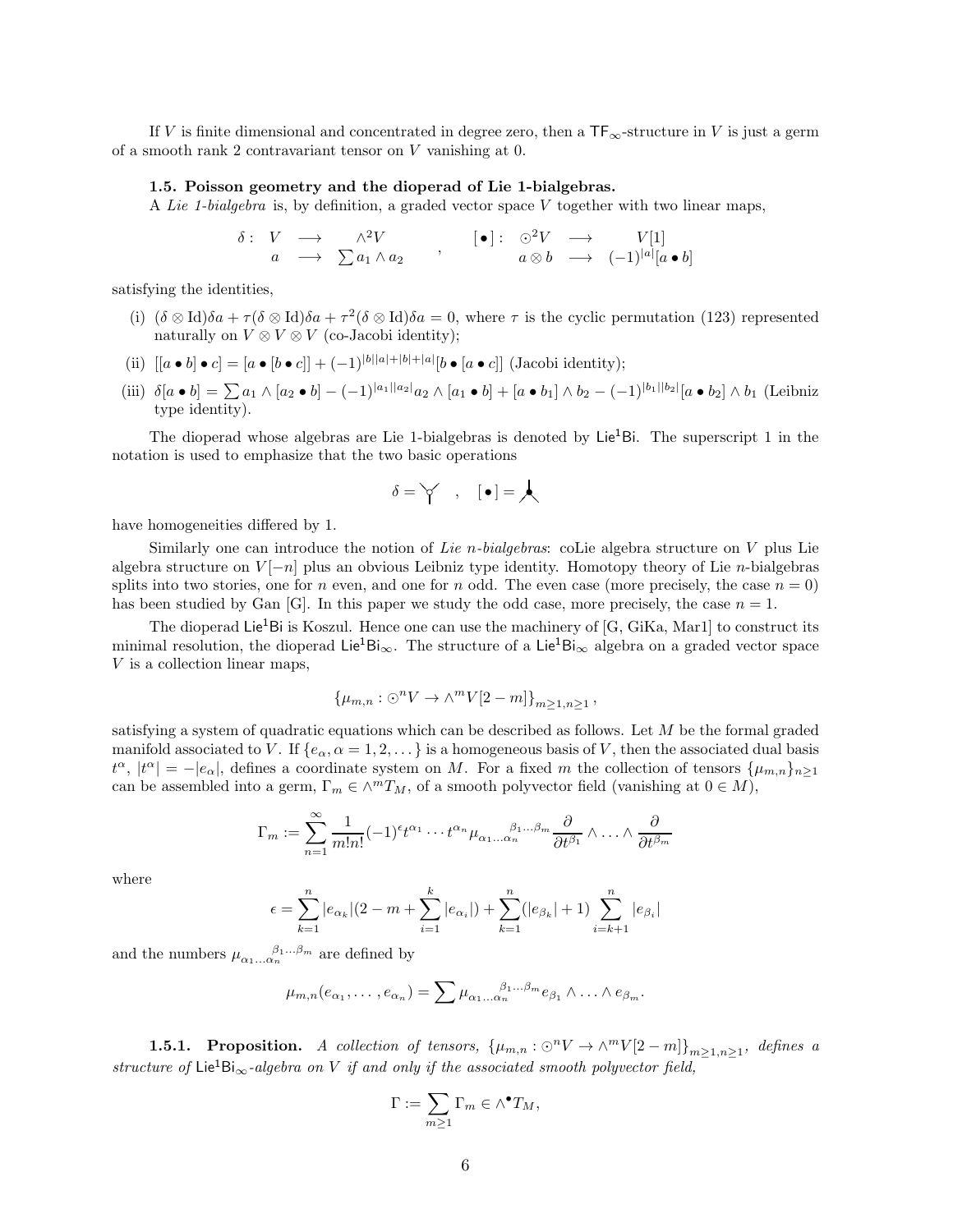satisfies the equation

$$
[\Gamma,\Gamma]=0,
$$

where [ , ] stands for the Schouten bracket of polyvector fields.

In particular, if V is concentrated in degree zero, then the only non-zero summand in  $\Gamma$  is  $\Gamma_2 \in \wedge^2 T_M$ . Hence a Lie<sup>1</sup>Bi<sub>∞</sub>-algebra structure on  $\mathbb{R}^n$  is nothing but a germ of a smooth Poisson structure on  $\mathbb{R}^n$ vanishing at 0.

1.6. On the content of the rest. Section 2 is a reminder on PROPs, dioperads and Koszulness [G, GiKa, Mar1]. In Sections 3 and 4 we prove Koszulness of the dioperads Lie<sup>1</sup>Bi and TF, apply the machinery reviewed in Section 2 to give explicit graph descriptions of their minimal resolutions, Lie<sup>1</sup>Bi<sub>∞</sub> and  $TF_{\infty}$ , prove Propositions 1.4.1 and 1.5.1 and introduce and study the notion of Lie<sup>1</sup>Bi<sub>∞</sub> morphisms. Section 5 is a comment on a geometric description of algebras over the dioperad of strongly homotopy Lie bialgebras, and their strongly homotopy maps.

**2. PROPs and dioperads [G].** Let  $S_f$  be the groupoid of finite sets. It is equivalent to the category whose objects are natural numbers,  $\{m\}_{m\geq 1}$ , and morphisms are the permutation groups  $\{\sum_{m}\}_{m\geq 1}$ .

A PROP  $P$  in the category, dgVec, of differential graded (shortly, dg) vector spaces is a functor  $\mathcal{P}: \mathsf{S}_{\mathsf{f}} \times \mathsf{S}_{\mathsf{f}}^{op} \to \mathsf{dgVec}$  together with natural transformations,

$$
\circ_{A,B,C} : \qquad \mathcal{P}(A,B) \otimes \mathcal{P}(B,C) \longrightarrow \mathcal{P}(A,C),
$$
  

$$
\otimes_{A,B,C,D} : \qquad \mathcal{P}(A,B) \otimes \mathcal{P}(C,D) \longrightarrow \mathcal{P}(A \otimes B, C \otimes D)
$$

and the distinguished elements  $\mathrm{Id}_A \in \mathcal{P}(A, A)$  and  $s_{A,B} \in \mathcal{P}(A \otimes B, B \otimes A)$  satisfying a system of axioms [A] which just mimic the obvious properties of the following natural transformation,

$$
\mathcal{E}_V : (m, n) \longrightarrow Hom(V^{\otimes n}, V^{\otimes m}),
$$

canonically associated with an arbitrary dg space  $V$ . The latter fundamental example is called the endomorphism PROP of V.

Given a collection of dg  $(\Sigma_m, \Sigma_n)$ -bimodules,  $E = \{E(m, n)\}_{m,n \geq 1}$ , one can construct the associated free PROP,  $Free(E)$ , by decorating vertices of all possible directed graphs with a flow by the elements of E and then taking the colimit over the graph automorphism group. The composition operation  $\circ$ corresponds then to gluing output legs of one graph to the input legs of another graph, and the tensor product  $\otimes$  to the disjoint union of graphs. Even for a small finite dimensional collection E the resulting free PROP can be a monstrous infinite dimensional object. The notion of dioperad was introduced by Gan [G] as a way to avoid that free PROP "divergence". In the above setup, a free dioperad on E is built on graphs of genus zero, i.e. on trees.

More precisely, a *dioperad*  $P$  consists of data:

- (i) a collection of dg  $(\Sigma_m, \Sigma_n)$  bimodules,  $\{\mathcal{P}(m, n)\}_{m>1,n>1}$ ;
- (ii) for each  $m_1, n_1, m_2, n_2 \geq 1$ ,  $i \in \{1, 2, ..., n_1\}$  and  $j \in \{1, ..., n_1\}$  a linear map

 $i \circ_j : \mathcal{P}(m_1, n_1) \otimes \mathcal{P}(m_2, n_2) \longrightarrow \mathcal{P}(m_1 + m_2 - 1, n_1 + n_2 - 1),$ 

(iii) a morphism  $e : k \to \mathcal{P}(1, 1)$  such that the compositions

$$
k \otimes \mathcal{P}(m,n) \stackrel{e \otimes Id}{\longrightarrow} \mathcal{P}(1,1) \otimes \mathcal{P}(m,n) \stackrel{1 \circ i.}{\longrightarrow} \mathcal{P}(m,n)
$$

and

$$
\mathcal{P}(m,n) \otimes k \stackrel{Id \otimes e}{\longrightarrow} \mathcal{P}(m,n) \otimes \mathcal{P}(1,1) \stackrel{j \circ 1}{\longrightarrow} \mathcal{P}(m,n)
$$

are the canonical isomorphisms for all  $m, n \geq 1, 1 \leq i \leq m$  and  $1 \leq j \leq n$ .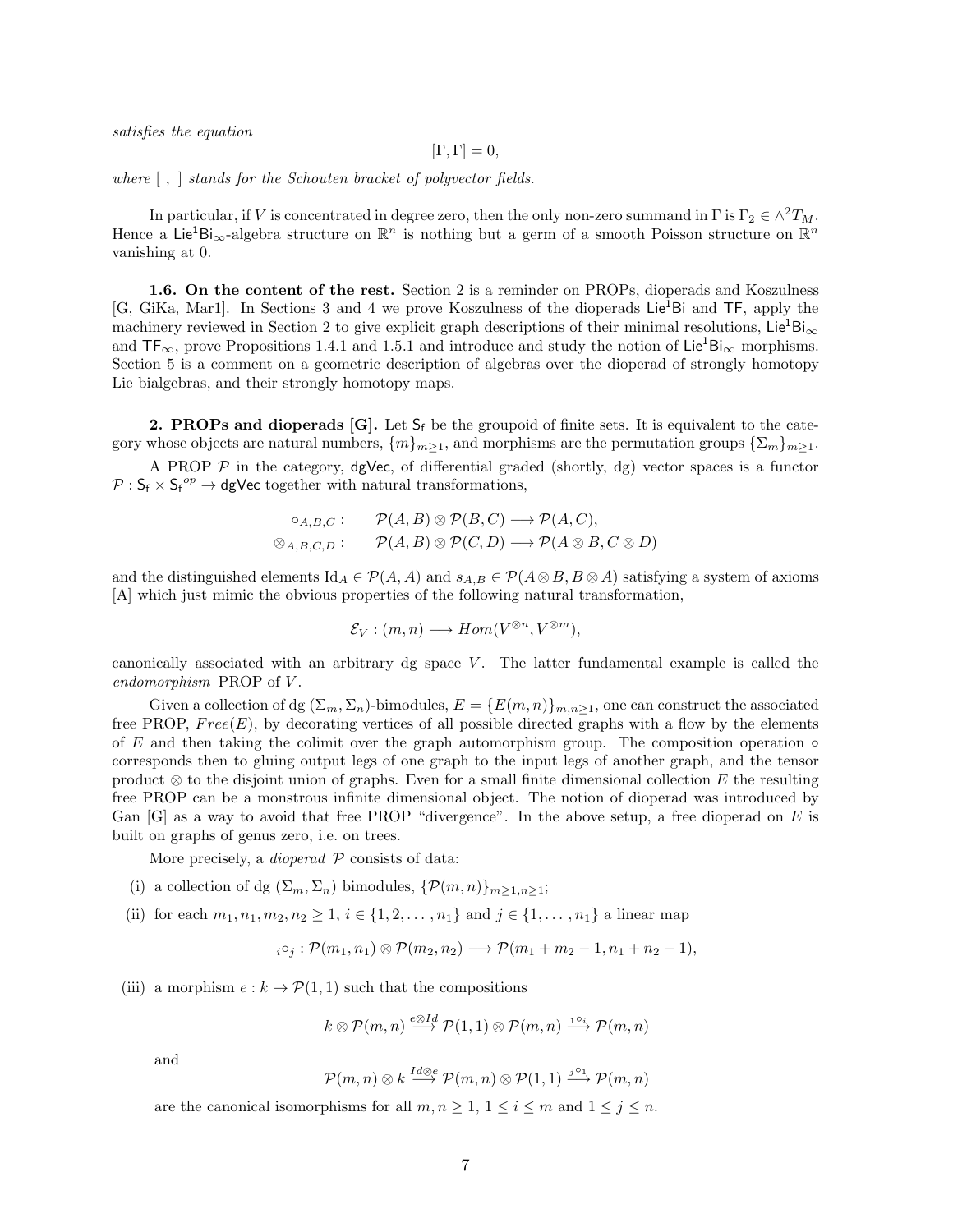These data satisfy associativity and equivariance conditions [G] which can be read off from the example of the endomorphism dioperad  $\mathcal{E}nd_V$  with  $\mathcal{E}nd_V(m,n) = Hom(V^{\otimes n}, V^{\otimes m})$ ,  $e: 1 \to \text{Id} \in Hom(V, V)$ , and the compositions given by

$$
i^{\circ}j: \begin{array}{ccc} \mathcal{P}(m_1,n_1) \otimes \mathcal{P}(m_2,n_2) & \longrightarrow & \mathcal{P}(m_1+m_2-1,n_1+n_2-1) \\ f \otimes g & \longrightarrow & (\mathrm{Id} \otimes \ldots \otimes f \otimes \ldots \otimes \mathrm{Id}) \sigma(\mathrm{Id} \otimes \ldots \otimes g \otimes \ldots \otimes \mathrm{Id}), \end{array}
$$

where f (resp. g) is at the jth (resp. ith) place, and  $\sigma$  is the permutation of the set  $I = (1, 2, \ldots, n_1 + \cdots + n_n)$  $m_2 - 1$ ) swapping the subintervals,  $I_1 \leftrightarrow I_2$  and  $I_4 \leftrightarrow I_5$ , of the unique order preserving decomposition,  $I = I_1 \sqcup I_2 \sqcup I_3 \sqcup I_4 \sqcup I_5$ , of I into the disjoint union of five intervals of lengths  $|I_1| = i - 1$ ,  $|I_2| = j - 1$ ,  $|I_3| = 1$ ,  $|I_4| = m_2 - j$  and  $|I_5| = n_1 - i$ .

If P is a dioperad, then the collection of  $(\Sigma_m, \Sigma_n)$  bimodules,

 $\mathcal{P}^{op}(m,n) := (\mathcal{P}(n,m), \text{transposed actions of } \Sigma_m \text{ and } \Sigma_n),$ 

is naturally a dioperad as well.

If P is a dioperad with  $P(m, n)$  vanishing for all  $m, n$  except for  $(m = 1, n \ge 1)$ , then P is called an operad.

A morphism of dioperads,  $F: \mathcal{P} \to \mathcal{Q}$ , is a collection of equivariant linear maps,  $F(m, n): \mathcal{P}(m, n) \to$  $\mathcal{Q}(m, n)$ , preserving all the structures. If P is a dioperad, then a P-algebra is a dg vector space V together with a morphism,  $F : \mathcal{P} \to \mathcal{E}nd_V$ , of dioperads.

We shall consider below only dioperads  $P$  with  $P(m, n)$  being finite dimensional vector spaces (over a field  $k$  of characteristic zero) for all  $m, n$ .

The endomorphism dioperad of the vector space  $k[-p], p \in \mathbb{Z}$ , is denoted by  $\langle p \rangle$ . Thus  $\langle p \rangle(m, n)$ is  $sgn_{m}^{\otimes p} \otimes sgn_{m}^{\otimes p}[p(n-m)]$  where  $sgn_{m}$  stands for the one dimensional sign representation of  $\Sigma_{m}$ . Representations of the dioperad  $\mathcal{P}\langle p \rangle := \mathcal{P} \otimes \langle p \rangle$  in a vector space V are the same as representations of the dioperad  $P$  in  $V[p]$ .

If P is a dioperad, then  $\Lambda \mathcal{P} := \{sgn_m \otimes \mathcal{P}(m,n)[2 - m - n] \otimes sgn_n\}$  and  $\Lambda^{-1} \mathcal{P} := \{sgn_m \otimes$  $\mathcal{P}(m, n)[m + n - 2] \otimes sgn_n$  are also dioperads.

**2.1.** Cobar dual. If T is a directed (i.e. provided with a flow which we always assume in our pictures to go from the bottom to the top) tree, we denote by

- $Vert(T)$  the set of all vertices,
- $edge(T)$  the set of internal edges;  $\det(T) := \wedge^{|edge(T)|} \text{span}_k(edge(T));$
- $Edge(T)$  is the set of all edges, i.e.

 $Edge(T) := edge(T) \sqcup \{ \text{input legs (leaves)} \} \sqcup \{ \text{output legs (roots)} \};$ 

 $\mathrm{Det}(T) := \wedge^{|Edge(T)|} \mathrm{span}_k(Edge(T));$ 

•  $Out(v)$  (resp.  $In(v)$ ) the set of outgoing (resp. incoming) edges at a vertex  $v \in Vert(V)$ .

An  $(m, n)$ -tree is a tree T with n input legs labeled by the set  $[n] = \{1, \ldots, n\}$  and m output legs labeled by the set  $[m] = \{1, \ldots, m\}$ . A tree T is called trivalent if  $|Out(v) \sqcup In(v)| = 3$  for all  $v \in Vert(T)$ .

Let  $E = \{E(m, n)\}_{m,n \geq 1}$  be a collection of finite dimensional  $(\Sigma_m, \Sigma_n)$  bimodules with  $E_{1,1} = 0$ . For a pair of finite sets,  $I, J \in Objects(S_f)$ , with  $|I| = m$  and  $|J| = n$ , one defines

$$
E(I, J) := Hom_{\mathsf{S}_{\mathsf{f}}}(m, I) \times_{\Sigma_m} E(m, n)) \times_{\Sigma_n} Hom_{\mathsf{S}_{\mathsf{f}}}(J, [n]).
$$

The free dioperad,  $Free(E)$ , generated by E is defined by

$$
Free(E)(m,n) := \bigoplus_{(m,n)-\text{trees }T} E(T),
$$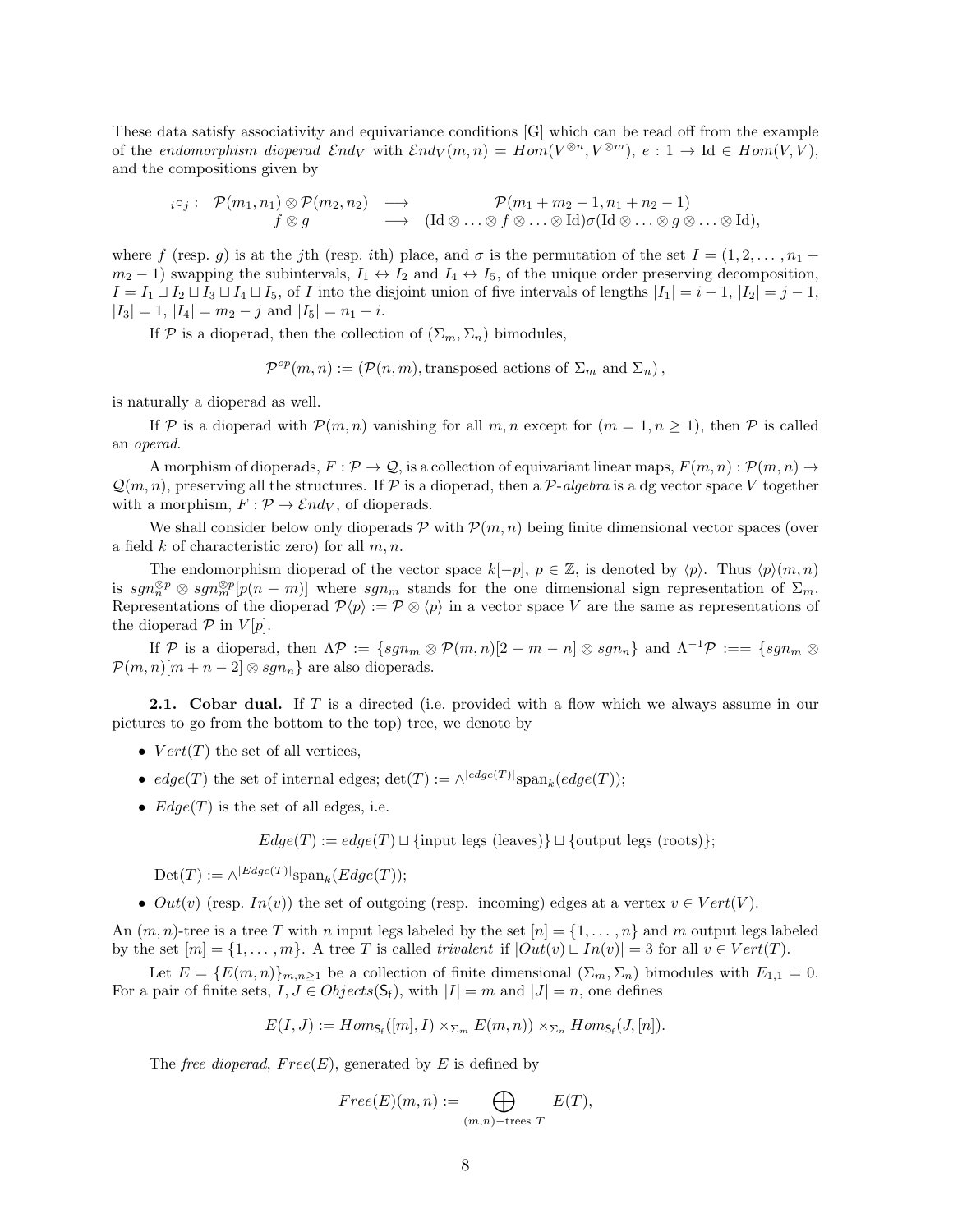where

$$
E(T) := \bigotimes_{v \in Vert(T)} E(Out(v), In(v)),
$$

and the compositions  $i \circ j$  are given by grafting the jth root of one tree into ith leaf of another tree, and then taking the "unordered" tensor product [MSS] over the set of vertices of the resulting tree.

Let  $\mathcal{P} = {\mathcal{P}(m,n)}_{m,n \geq 1}$  be a collection of graded  $(\Sigma_m, \Sigma_n)$  bimodules. We denote by  $\bar{\mathcal{P}}$  the collection  $\{\bar{\mathcal{P}}(m,n)\}_{m,n\geq 1}$  given by  $\bar{\mathcal{P}}(m,n) := \mathcal{P}(m,n)$  for  $m+n\geq 3$  and  $\bar{\mathcal{P}}(1,1) = 0$ . The collection of dual vector spaces,  $\overline{\mathcal{P}}^* = {\overline{\mathcal{P}}(m,n)^*}_{m,n \geq 1}$ , is naturally a collection of  $(\Sigma_m, \Sigma_n)$ -bimodules with the transposed actions. We also set  $\mathcal{P}^{\vee} = \{ \overline{\mathcal{P}}(m,n)^{\vee} := sgn_m \otimes \overline{\mathcal{P}}(m,n)^* \otimes sgn_n \}.$ 

Let P be a graded dioperad with zero differential. The *cobar dual* of P is the dg dioperad  $\mathbf{D}P$ defined by

(i) as a dioperad of graded vector spaces,  $\mathbf{D} \mathcal{P} = \Lambda^{-1} Free(\bar{\mathcal{P}}^{*}[-1]) = Free(\Lambda^{-1} \bar{\mathcal{P}}^{*}[-1])$ ;

(ii) as a complex,  $\mathbf{D}P$  is non-positively graded,  $\mathbf{D}P(m,n) = \sum_{i=0}^{m+n-3} \mathbf{D}P^{-i}(m,n)$  with the differential given by dualizations of the compositions •○• and edge contractions [G, GiKa],

$$
\begin{array}{ccccccc}\n\mathbf{D}\mathcal{P}^{3-m-n}(m,n) & \stackrel{d}{\rightarrow} & \mathbf{D}\mathcal{P}^{4-m-n}(m,n) & \stackrel{d}{\rightarrow} & \mathbf{D}\mathcal{P}^{3-m-n}(m,n) & \stackrel{d}{\rightarrow} & \ldots & \stackrel{d}{\rightarrow} & \mathbf{D}\mathcal{P}^{0}(m,n) \\
\parallel & & & & \parallel & & & \parallel \\
\hline\n\bar{\mathcal{P}}^{\vee}(m,n) & \stackrel{d}{\rightarrow} & \bigoplus_{|edge(T)|=1} & \bar{\mathcal{P}}^{*} \otimes \mathrm{Det}(T) & \stackrel{d}{\rightarrow} & \bigoplus_{|edge(T)|=2} & \bar{\mathcal{P}}^{*} \otimes \mathrm{Det}(T) & \stackrel{d}{\rightarrow} & \ldots & \stackrel{d}{\rightarrow} & \bigoplus_{\text{trivelent}} & \bar{\mathcal{P}}^{*} \otimes \mathrm{Det}(T)\n\end{array}
$$

where the sums are taken over  $(m, n)$ -trees.

**2.2. Remark.** The vector space  $D\mathcal{P}$  is bigraded: one grading comes from the grading of  $\mathcal{P}$  as a vector space and another one from trees as in (ii) just above. The differential preserves the first grading and increases by 1 the second one. The  $\mathbb{Z}$ -grading of  $\mathbf{D} \mathcal{P}$  is always understood to be the associated total grading. In particular,  $deg_{\mathbf{D}\mathcal{P}}\bar{\mathcal{P}}^{\vee}(m, n) = deg_{\mathsf{Vect}}(\bar{\mathcal{P}}^{\vee}(m, n)[m + n - 3]).$ 

**2.3. Koszul dioperads.** A *quadratic dioperad* is a dioperad  $P$  of the form

$$
\mathcal{P} = \frac{Free(E)}{Ideal < R} \,,
$$

where  $E = \{E(m, n)\}\$ is a collection of finite dimensional  $(\Sigma_m, \Sigma_n)$ -bimodules with  $E(m, n) = 0$  for  $(m, n) \neq (1, 2), (2, 1)$ , and the Ideal in Free(E) is generated by a collection, R, of three sub-bimodules  $R(1,2) \subset Free(E)(1,2), R(2,1) \subset Free(E)(2,1)$  and  $R(2,2) \subset Free(E)(2,2).$  The quadratic dual dioperad,  $\mathcal{P}^!$ , is then defined by

$$
\mathcal{P}^! = \frac{Free(E^{\vee})}{Ideal < R^{\perp} >},
$$

where  $R^{\perp}$  is the collection of the three sub-bimodules  $R^{\perp}(i,j) \subset Free(E^{\vee})(i,j)$  which are annihilators of  $R(i, j), (i, j) = (1, 2), (2, 2), (2, 1).$ 

Clearly,  $\mathbf{D}P^0 = Free(E^{\vee})$  so that there is a natural epimorphism

$$
\mathbf{D}\mathcal{P}^0 \longrightarrow \mathcal{P}^!.
$$

Its kernel is precisely  $\text{Im } d(DP^{-1})$ . Hence  $H^0(DP) = P^!$ . The quadratic operad P is called Koszul if the above morphism is a quasi-isomorphism, i.e.  $H^i(D\mathcal{P}) = 0$  for all  $i < 0$ . In that case the operad  $D\mathcal{P}^!$ provides us with a *minimal resolution* of the operad P and is often denoted by  $\mathcal{P}_{\infty}$ . Algebras over  $\mathcal{P}_{\infty}$  are often called *strong homotopy*  $P$ -algebras; their most important property is that they can be transferred via quasi-isomorphisms of complexes [Mar2].

**2.4. Koszulness criterion.** An  $(m, n)$ -tree T is called *reduced* if each vertex has

- either an outgoing root or at least two outgoing internal edges, and/or
- either an incoming leaf or at least two incoming internal edges.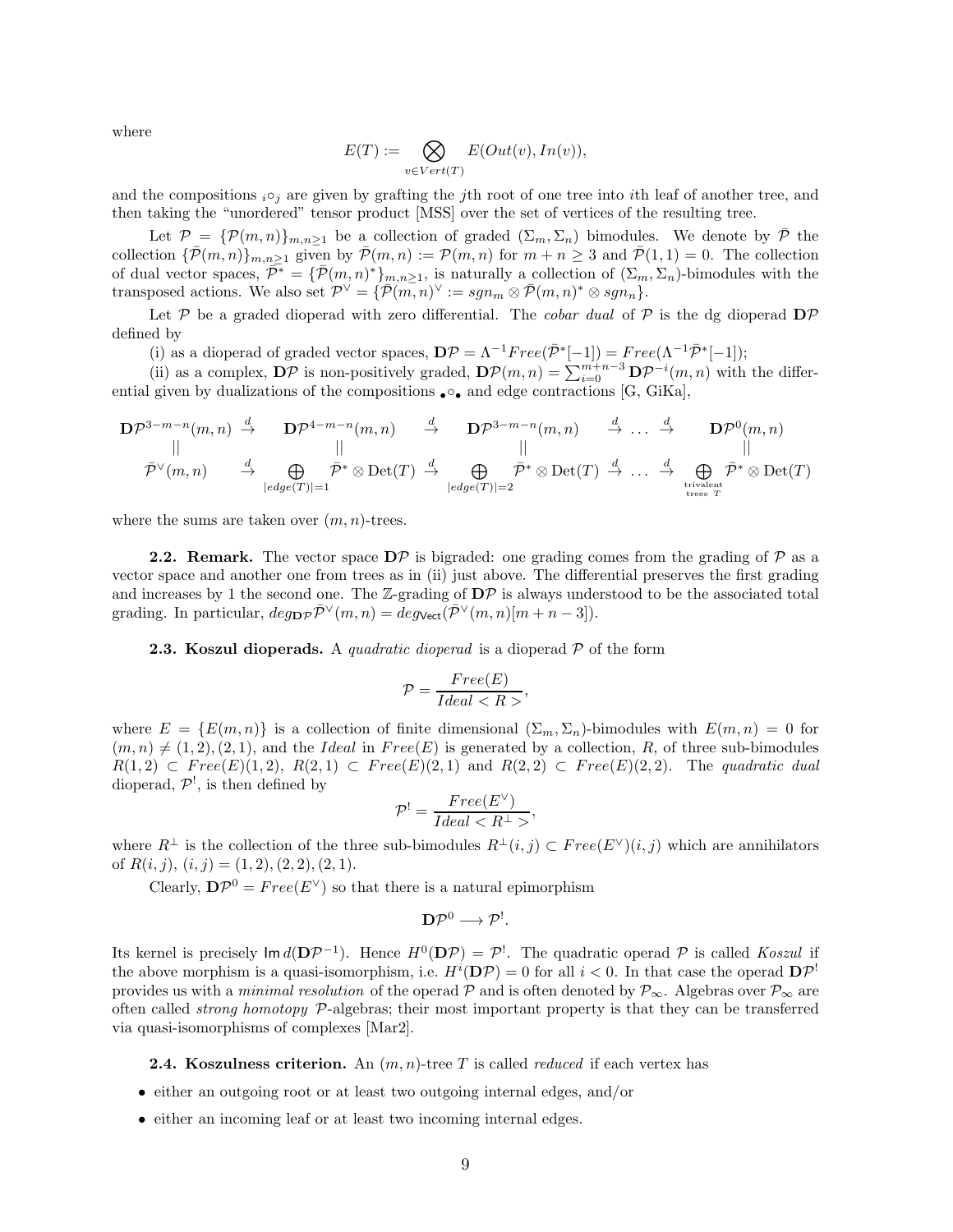For a collection,  $E = \{E_{m,n}\}_{m,n\geq 1}$ , of  $(\Sigma_m, \Sigma_n)$ -bimodules define another collection of  $(\Sigma_m, \Sigma_n)$ bimodules as follows,

$$
\underline{\underline{Free}}(E)(m,n):=\bigoplus_{\substack{\text{reduced}\\(m,n)-\text{trees}}}E(T).
$$

Let P be a quadratic dioperad, i.e.  $P = Free(E)/Ideal \langle R \rangle$ 

for some generators  $E = \{E(1, 2), E(2, 1)\}\$ and relations  $R = \{R(1, 3), R(2, 2), R(3, 1)\}\$ . With  $\mathcal{P}$ one can canonically associate two quadratic operads,  $\mathcal{P}_L$  and  $\mathcal{P}_R$ , such that

$$
\mathcal{P}_L = \frac{Free(E(1,2))}{Ideal < R(1,3) >}, \quad \mathcal{P}_R^{op} = \frac{Free(E(2,1))}{Ideal < R(2,1) >}.
$$

Let us denote by  $\mathcal{P}_L \diamond \mathcal{P}_R^{op}$  the collection of  $(\Sigma_m, \Sigma_n)$ -bimodules given by

$$
\mathcal{P}_L \diamond \mathcal{P}_R^{op}(m, n) := \begin{cases} \mathcal{P}_L(1, n) & \text{if } m = 1, n \ge 1; \\ \mathcal{P}_L^{op}(m, 1) & \text{if } n = 1, m \ge 1; \\ 0 & \text{otherwise.} \end{cases}
$$

**2.4.1. Theorem [G, Mar1, MV]**. A quadratic dioperad  $P$  is Koszul if the operads  $P_L$  and  $P_R$ are Koszul and

$$
\mathcal{P}(i,j) = \underline{Free}(\mathcal{P}_L \diamond \mathcal{P}_R^{op})(i,j)
$$

 $for (i, j) = (1, 3), (2, 2), (3, 1).$  Moreover, in this case  $\mathcal{P}(m, n) = \underline{Free}(\mathcal{P}_L \diamond \mathcal{P}_R^{op})(m, n)$  for all  $m, n \geq 1$ .

3. A minimal resolution of Lie<sup>1</sup>Bi. First we present a graph description of the dioperad Lie<sup>1</sup>Bi; it will pay off when we discuss Lie<sup>1</sup>Bi<sub>∞</sub>. By definition (see Sect. 1.5), Lie<sup>1</sup>Bi is a quadratic dioperad,

$$
\mathsf{Lie}^1\mathsf{Bi} = \frac{Free(E)}{Ideal < R} \;,
$$

where

(i)  $E(2,1) := sgn_2 \otimes 1_1$  and  $E(1,2) := 1_1 \otimes 1_2[-1]$ , where  $1_n$  stands for the one dimensional trivial representation of  $\Sigma_n$ ; let  $\delta \in E(2,1)$  and  $\{ \bullet \} \in E(1,2)$  be basis vectors; we can represent both as  $directed<sup>3</sup>$  plane corollas,

$$
\delta = \bigvee_1^2 \qquad , \qquad [\bullet] = \bigwedge_2^1
$$

with the following symmetries,

$$
\begin{bmatrix} 1 & 2 \\ 2 & 1 & 1 \end{bmatrix} = -\begin{bmatrix} 1 & 1 \\ 1 & 1 \end{bmatrix}, \qquad \begin{bmatrix} 1 & 1 \\ 1 & 2 \end{bmatrix} = \begin{bmatrix} 1 & 1 \\ 1 & 1 \end{bmatrix}
$$

(ii) the relations  $R$  are generated by the following elements,

◦ ◦? << 3 1 2 + ◦ ◦? << 2 3 1 + ◦ ◦? << 1 2 3 ∈ F ree(E)(3, 1) •?? •== <sup>3</sup> 1 2 <sup>+</sup> •?? •== <sup>2</sup> 3 1 <sup>+</sup> •?? •== <sup>1</sup> 2 3 ∈ F ree(E)(1, 3) ?? ◦ • 9 9 1 2 1 2 − 77 ◦ •3 3 3 1 2 2 1 + 77 ◦ •3 3 3 1 2 1 2 − 77 ◦ •3 3 3 2 1 2 1 + 77 ◦ •3 3 3 2 1 1 2 ∈ F ree(E)(2, 2).

<sup>&</sup>lt;sup>3</sup>In all our graphs the direction of edges is chosen to go from the bottom to the top.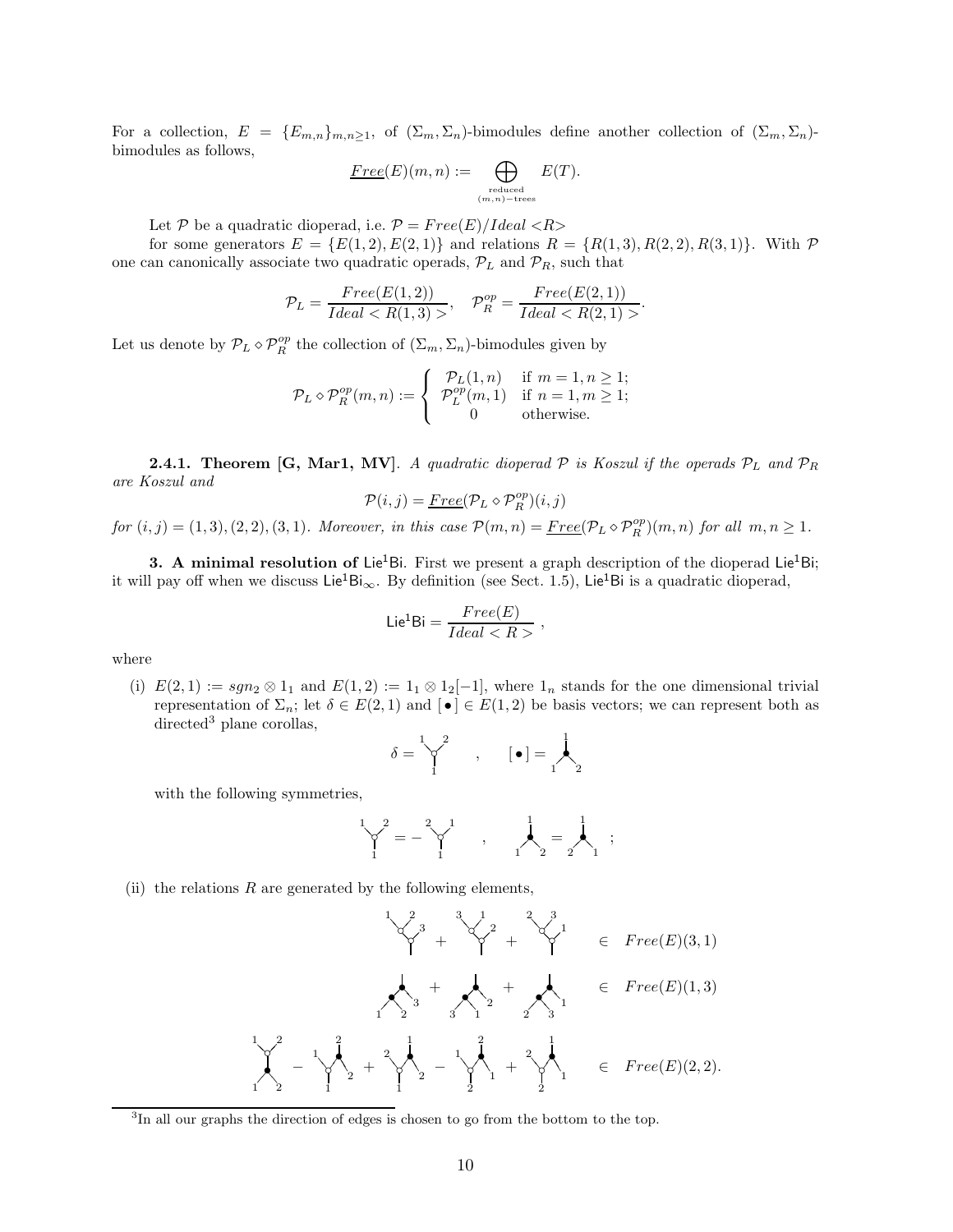#### **3.1. Proposition.** Lie<sup>1</sup>Bi is Koszul.

**Proof.** We have Lie<sup>1</sup>Bi<sub>L</sub> = Lie  $\otimes$  {1} and Lie<sup>1</sup>Bi<sub>R</sub> = Lie, where Lie stands for the operad of Lie algebras and

$$
\{m\}:=\big\{\{m\}(n):=\text{sgn}_n^{\otimes m}[m(n-1)]\big\}_{n\geq 1}
$$

for the endomorphism operad of  $k[-m]$ . As Lie is Koszul [GiKa], both the operads Lie<sup>1</sup>Bi<sub>L</sub> and Lie<sup>1</sup>Bi<sub>R</sub> are Koszul as well. Next, a straightforward analysis of all calculational schemes in  $Lie<sup>1</sup>Bi$  represented by directed trivalent  $(i, j)$ -trees with  $i + j = 5$  shows that they generate no new relations so that

$$
Lie^{1}Bi(i,j) = \underline{Free} (Lie \otimes \{1\} \diamond Lie^{op})(i,j)
$$

for  $(i, j) = (1, 3), (2, 2), (3, 1)$ . Hence by Theorem 2.4.1, the dioperad Lie<sup>1</sup>Bi is Koszul.

Proposition 1.5.1 is a straightforward corollary of the following

**3.2.** Theorem. The minimal resolution, Lie<sup>1</sup>Bi<sub>∞</sub>, of the dioperad Lie<sup>1</sup>Bi can be described as follows. (i) As a dioperad of graded vector spaces, Lie<sup>1</sup>Bi<sub>∞</sub> = Free(E), where the collection,  $E = \{E(m, n)\},$ of one dimensional  $(\Sigma_m, \Sigma_n)$ -modules is given by

$$
E(m, n) := \begin{cases} sgn_m \otimes 1_n[m-2] & \text{if } m+n \geq 3; \\ 0 & \text{otherwise.} \end{cases}
$$

(ii) If we represent a basis element of  $E(m, n)$  by the unique (up to a sign) planar  $(m, n)$ -corolla,



with skew-symmetric outgoing legs and symmetric ingoing legs, then the differential d is given on generators by



where  $\sigma(I_1 \sqcup I_2)$  is the sign of the shuffle  $I_1 \sqcup I_2 = (1, \ldots, m)$ .

**Proof.** Claim (i) follows from the fact that  $Lie^{1}Bi^{!}(m, n) = 1_{m} \otimes sgn_{n}[1 - n]$  and Remark 2.2. Claim 2 is a straightforward though tedious graph translation of the initial term,

$$
(\mathsf{Lie}^1\mathsf{Bi}^!)^\vee(m,n)\stackrel{d}{\longrightarrow} \bigoplus \,{}_{(m,n)-\mathsf{trees}\, T \atop |\mathit{edge}(T)|=1} (\mathsf{Lie}^1\mathsf{Bi}^!)^*\otimes \mathsf{Det}(T),
$$

of the definition 2.1 of the differential d in  $\text{DLie}^1\text{Bi}^!$ .

**3.3.** A geometric model for Lie<sup>1</sup>Bi<sub>∞</sub> structures. Let V be a finite dimensional graded vector space. Then the graded formal manifold,  $M$ , modeled on the infinitesimal neighbourhood of 0 in the vector space  $V \oplus V^* [1]$  has an odd symplectic form  $\omega$  induced from the natural pairing  $V \otimes V^* [1] \to k[1]$ . In particular, the graded structure sheaf  $\mathcal{O}_{\mathcal{M}}$  on  $\mathcal M$  has a degree  $-1$  Poisson bracket, { • }, such that

$$
\{f \bullet g\} = (-1)^{|f||g| + |f| + |g|} \{g \bullet f\}
$$

and the Jacobi identity is satisfied. The odd symplectic manifold  $(M, \omega)$  has two particular Lagrangian submanifolds,  $\mathcal{L} \subset \mathcal{M}$  and  $\Pi \mathcal{L} \subset \mathcal{M}$  associated with, respectively, the subspaces  $0 \oplus V^*[1] \subset V \oplus V^*[1]$ and  $V \oplus 0 \subset V \oplus V^*[1]$ .

. ✷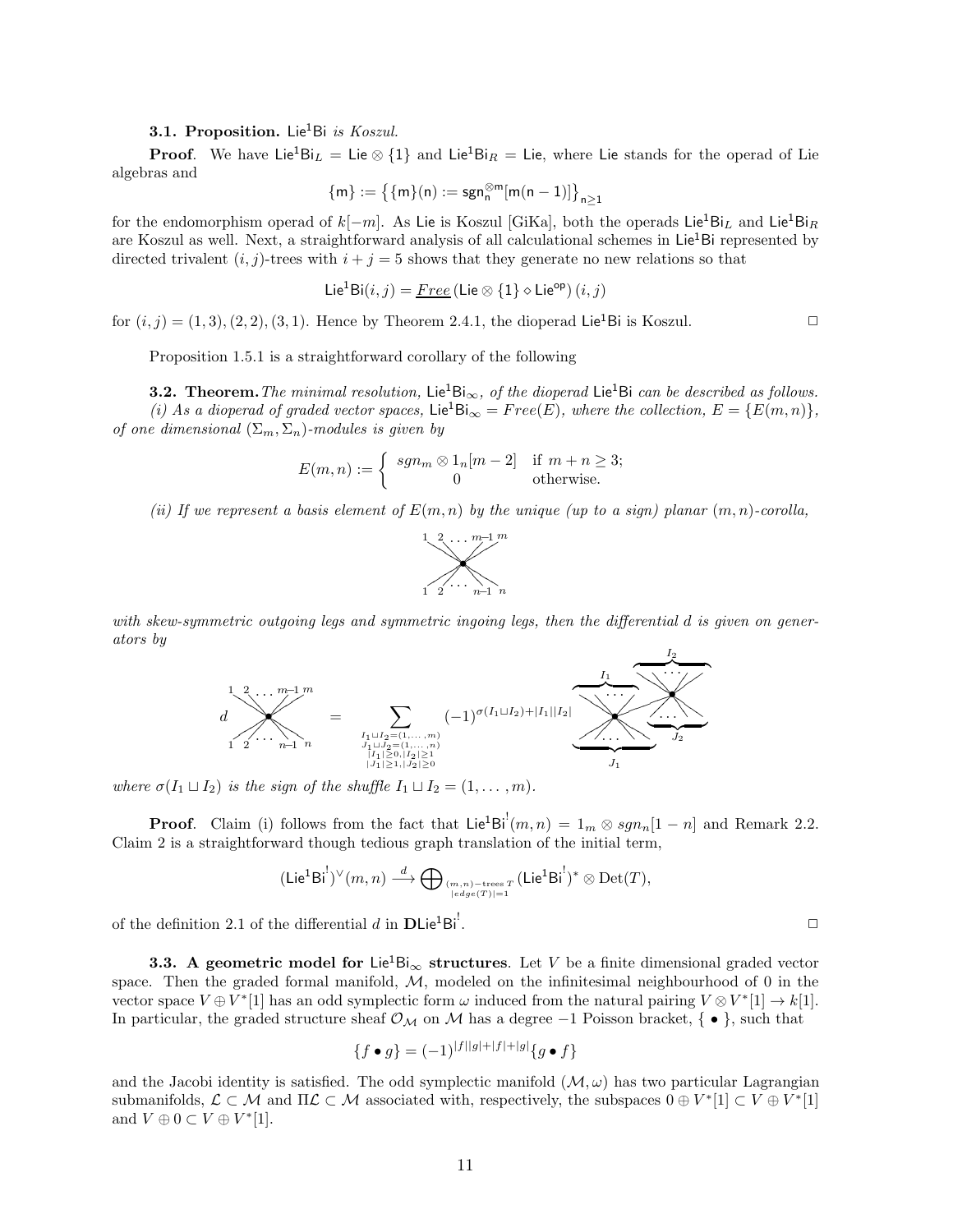**3.3.1 Proposition.** A Lie<sup>1</sup>Bi<sub>∞</sub> algebra structure in a graded vector space V is the same as a degree two smooth function  $\Gamma \in \mathcal{O}_\mathcal{M}$  vanishing on  $\mathcal{L} \cup \Pi \mathcal{L}$  and satisfying the equation  $\{\Gamma \bullet \Gamma\} = 0$ .

**Proof.** The manifold M is isomorphic to the total space of the shifted cotangent bundle,  $T_M^*[1]$ , of the manifold M of Proposition 1.5.1. Hence smooth functions on  $\mathcal M$  are the same as smooth polyvector fields on M, and the Poisson bracket  $\{\bullet\}$  on M is the same as the Schouten bracket on M.

**3.4.** Lie<sup>1</sup>Bi<sub>∞</sub> morphisms. Let  $(V, \{\mu_{m,n}\})$  and  $(V', \{\mu'_{m,n}\})$  be two Lie<sup>1</sup>Bi<sub>∞</sub> algebras.

**3.4.1. Definition.** A Lie<sup>1</sup>Bi<sub>∞</sub> morphism  $F: V \to V'$  is, by definition, a symplectomorphism,  $F: (\mathcal{M}, \omega) \to (\mathcal{M}', \omega')$  such that  $F(\mathcal{L}) \subset \mathcal{L}', F(\Pi \mathcal{L}) \subset \Pi \mathcal{L}'$  and  $F^* \Gamma' = \Gamma$ .

Thus a Lie<sup>1</sup>Bi<sub>∞</sub> morphism  $F: V \to V'$  is a pair of collections of linear maps,

$$
\{F_{m,n}:\bigcirc^m V\otimes\wedge^n V^*\to V'[-n]\}_{m\geq 1,n\geq 0},\ \{\bar{F}_{m,n}:\bigcirc^m V\otimes\wedge^n V^*\to V'^*[1-n]\}_{n\geq 0,m\geq 1}\tag{\star}
$$

satisfying the system equations,  $F^*(\omega') = \omega$  and  $F^*\Gamma' = \Gamma$ . In particular, the equation  $F^*(\omega') = \omega$  says that the linear maps,

$$
F_{1,0} : (V, \mu_{1,1}) \to (V', \mu'_{1,1})
$$
 and  $\bar{F}_{0,1} : (V^*, \mu^*_{1,1}) \to (V'^*, {\mu'}^*_{1,1}),$ 

are morphisms of complexes, while the equation  $F^*(\omega') = \omega$  says that the composition,

$$
F_{0,1}^*\circ \bar{F}_{1,0}:V\longrightarrow V
$$

is the identity map.

**3.4.2. Definition.** A Lie<sup>1</sup>Bi<sub>∞</sub>-morphism  $F: V \to V'$  is called a *quasi-isomorphism* if the morphisms of complexes

$$
F_{1,0} : (V, \mu_{1,1}) \to (V', \mu'_{1,1})
$$
 and  $\bar{F}_{0,1} : (V^*, \mu^*_{1,1}) \to (V'^*, {\mu'}^*_{1,1})$ 

induce isomorphisms in cohomology.

3.4.3. Remark. One might get an impression that the notions introduced above make sense only for *finite dimensional* Lie<sup>1</sup>Bi<sub>∞</sub> algebras. However, this is no more than an artifact of the geometric intuition we tried to rely on in our definitions. In fact, everything above (and below) make sense for infinite dimensional representations as well. For example, one can replace  $(\star)$  by

$$
\left\{F_{m,n}:\bigcirc^m V\to \wedge^n V\otimes V'[-n]\right\}_{m\geq 1,n\geq 0},\ \left\{\bar{F}_{m,n}:\bigcirc^m V\otimes V'[n-1]\to \wedge^n V\right\}_{n\geq 0,m\geq 1},
$$

and reinterpret the equations defining Lie<sup>1</sup>Bi<sub>∞</sub> morphism accordingly. For example, with this reinterpretation it is the morphism  $F_{1,0} \circ \bar{F}_{0,1}$  which is the identity map.

**3.4.4.** Contractible and minimal Lie<sup>1</sup>Bi<sub>∞</sub>-structures. Let V be a graded vector space and  $(\mathcal{M} = V \oplus V^*[1], \omega)$  the associated odd symplectic manifold (as in the Sect. 3.3). There is a one-toone correspondence between differentials,  $d: V \to V$ , and quadratic degree 2 function,  $\Gamma_{quad}$ , on  $(\mathcal{M}, \omega)$ , vanishing on  $\mathcal{L} \cup \Pi \mathcal{L}$  and satisfying  $[\Gamma_{quad} \bullet \Gamma_{quad}] = 0$ . If  $H^*(V, d) = 0$ , the associated data,  $(\mathcal{M}, \omega, \Gamma_{quad})$ , is called a *contractible* Lie<sup>1</sup>Bi<sub>∞</sub>-structure on V.

A Lie<sup>1</sup>Bi<sub>∞</sub> structure,  $(M, \omega, \Gamma)$ , on V is called *minimal* if  $\Gamma = 0 \mod I^3$ , where I is the ideal of the distinguished point,  $\mathcal{L} \cap \Pi \mathcal{L}$ , in M. Put another way, the formal power series Γ in some (and hence any) coordinate system on M begins with cubic terms at least.

3.4.5. Theorem (homotopy classification of Lie<sup>1</sup>Bi<sub>∞</sub>-structures, cf. [Ko1, Ko2]). Each Lie<sup>1</sup>Bi<sub>∞</sub> algebra is isomorphic to the tensor product of a contractible Lie<sup>1</sup>Bi<sub>∞</sub> algebra and a minimal one.

**Proof.** Let  $(M, \omega, \Gamma)$  be the geometric equivalent of any given Lie<sup>1</sup>Bi<sub>∞</sub> algebra. To prove the statement we have to construct coordinates,  $(x^a, y^a, z^{\alpha}, \psi_a, \phi_a, \xi_{\alpha})$ , on M such that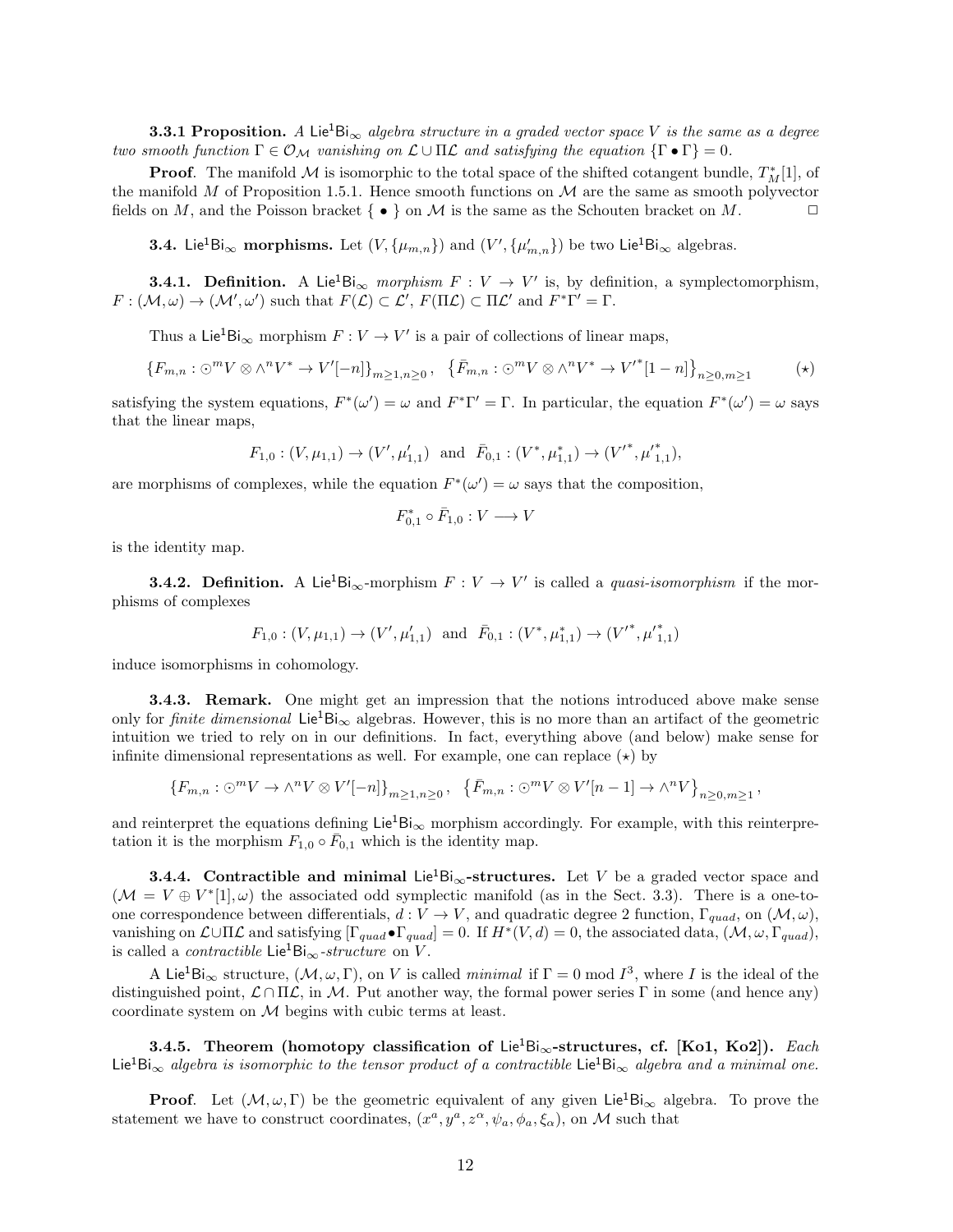(i) 
$$
\omega = \underbrace{\left(\sum_a (dx^a \wedge d\psi_\alpha + dy^a \wedge d\phi_\alpha) + \sum_\alpha dz^\alpha \wedge d\xi_\alpha, \cdots \right)}_{\omega_1}
$$

(ii)  $\mathcal L$  is given by  $x^a = y^a = z^{\alpha} = 0$  while  $\Pi \mathcal L$  is given by  $\psi_a = \phi_a = \xi_{\alpha} = 0$ ,

(iii)  $\Gamma = \sum$ a  $y^a \psi_a$  $\sum_{\Gamma_1}$  $+\Phi(z^{\alpha},\xi_{\alpha})$  $\sum_{\Gamma_2}$ for some formal power series  $\Phi(z^{\alpha}, \xi_{\alpha})$  which begins with cubic terms at

least.

For then  $(\mathcal{M}, \omega, \Gamma) \simeq (\mathcal{M}_1, \omega_1, \Gamma_1) \times (\mathcal{M}_2, \omega_2, \Gamma_2)$  with the first factor being a contractible Lie<sup>1</sup>Bi<sub>∞</sub> structure while the second factor a minimal one.

We shall establish existence of the above coordinates by induction.

As the first step of the induction procedure we choose arbitrary linear coordinates,  $\{t^A\}$ ,  $A \in$  $\{1,\ldots,\dim V\}$ , on V and the associated dual coordinates,  $\{\chi_A\}, |\chi_A| = -|t^A| + 1$ , on  $V^*[1]$ . The odd symplectic form is given in these coordinates as  $\omega = \sum_A dt^A \wedge d\chi_A$ ,  $\mathcal{L}$  is given by  $t^A = 0$  while  $\Pi \mathcal{L}$  is given by  $\chi_A = 0$ . Then,

$$
\Gamma = \sum_{A,B} C_B^A t^A \chi_B \text{ mod } I^3,
$$

for some constants  $C_B^A$  which are nothing but the coefficients of the differential,  $d: V \to V$ , associated to the quadratic bit of Γ. As we work over the field of characteristic zero, we can choose a cohomological decomposition of V with respect to this differential,

$$
V = H(V, d) \oplus B \oplus B[-1],
$$

so that d vanishes on  $H(V, d)$  and  $B[-1]$  and, on the remaining summand B, it is equal to the natural isomorphism  $B \to B[-1]$ . Let  $\{z^{\alpha}\}\$ be some linear coordinates in  $H(V, d)$ ,  $\{y^{a}\}\$ linear coordinates on B and  $\{x^a\}$ ,  $|x^a| = |y^a| - 1$ , the associated (via the natural isomorphism) linear coordinates in B[-1]. Denote by  $(\xi_\alpha, \psi_a, \phi_a)$  the coordinates on  $V^*[1]$  dual to  $(z^\alpha, x^a, y^a)$ . In the resulting coordinate system on M the conditions (i)-(ii) are satisfied, while the condition (iii) is satisfied modulo  $I^3$ .

Assume by induction that we have constructed a coordinate system on  $\mathcal M$  in which conditions (i)-(iii) are satisfied  $mod I^{N+1}$ . Then we have,

$$
\Gamma = \underbrace{\sum_{a} y^{a} \psi_{a}}_{\Gamma_{1}} + \underbrace{\Phi^{\leq N}(z^{\alpha}, \xi_{\alpha})}_{\text{polynomials of two polynomials of polynomials of polynomials of degree } N+1} + \underbrace{\Gamma^{N+1}(x, y, z, \psi, \phi, \chi)}_{\text{polynomial of degree } N+1} \mod I^{N+2}.
$$

The equation  $[\Gamma \bullet \Gamma] = 0 \text{ mod } I^{N+2}$  implies,

 $\delta\Gamma^{N+1}=0$ 

where  $\delta$  is the following differential on  $\mathcal{O}_{\mathcal{M}},$ 

$$
\begin{array}{cccc}\n\delta: & \mathcal{O}_{\mathcal{M}} & \longrightarrow & \mathcal{O}_{\mathcal{M}} \\
f & \longrightarrow & [\sum_a y^a \psi_a \bullet f].\n\end{array}
$$

Let  $B \in \mathcal{O}_\mathcal{M}$  be an arbitrary polynomial of degree  $N + 1$  and with  $|B| = 1$ . It gives rise to a symplectomorphism,  $F : \mathcal{M} \to \mathcal{M}$ , given as exp  $v_B$  with the vector field  $v_B$  defined by

$$
\begin{array}{cccc} v_B: & \mathcal{O}_{\mathcal{M}} & \longrightarrow & \mathcal{O}_{\mathcal{M}} \\ & f & \longrightarrow & [B \bullet f]. \end{array}
$$

One has,

$$
F^*\Gamma = \sum_a y^a \psi_a + \Phi^{\leq N}(z^\alpha, \xi_\alpha) + \Gamma^{N+1} + \delta B \mod I^{N+2}.
$$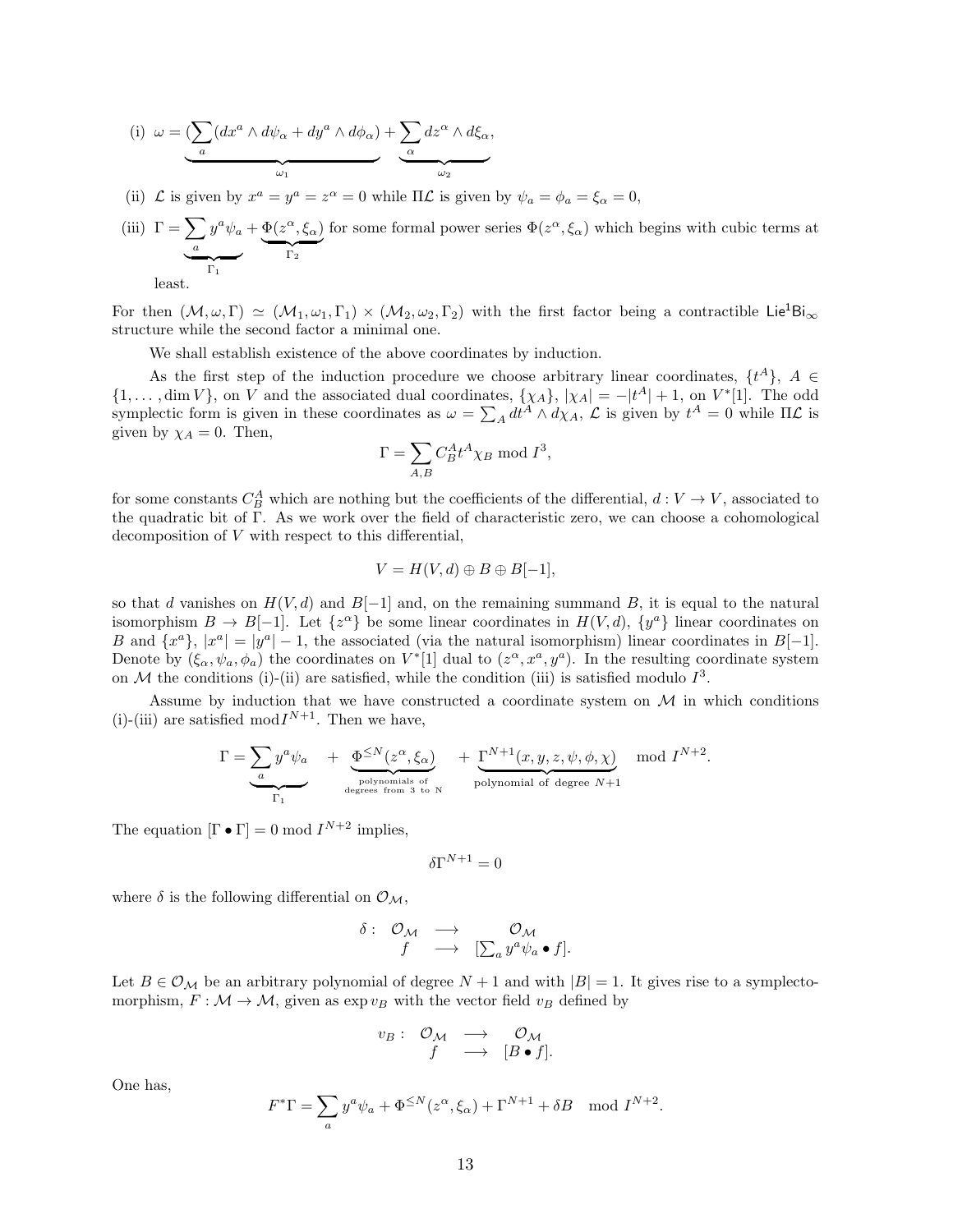Thus  $\Gamma^{N+1}(x, y, z, \psi, \phi, \chi)$  is a  $\delta$ -cycle defined up to a  $\delta$ -coboundary. As cohomology of  $\delta$  in  $\mathcal{O}_\mathcal{M}$  is equal to  $k[[z^{\alpha}, \xi_{\alpha}]]$ , one can always find  $\Gamma^{N+1}$  such that it is a function of  $\{z^{\alpha}, \xi_{\alpha}\}$  only.

**3.4.6.** Corollary. If  $F: V \to V'$  is a Lie<sub>1</sub>Bi<sub>∞</sub> quasi-isomorphism, then there exists a Lie<sub>1</sub>Bi<sub>∞</sub> quasi-isomorphism  $G: V' \to V$  such that on the cohomology level  $[F_{1,0}] = [\bar{G}_{0,1}]^*$  and  $[G_{1,0}] = [\bar{F}_{0,1}]^*$ .

**Proof** is exactly the same as the proof of an analogous statement for  $L_{\infty}$  algebras in [Ko1].

4. Minimal resolution of the operad TF. By definition (see Sect. 1.4), TF is a quadratic dioperad

$$
\mathsf{TF} = \frac{Free(E)}{Ideal < R}.
$$

where

(i)  $E(2, 1) := k[\Sigma_2] \otimes 1_1$  and  $E(1, 2) := 1_1 \otimes 1_2[-1]$ ; we represent two basis vectors of  $k[\Sigma_2] \otimes 1_1$  by planar corollas

$$
\bigvee_{1}^{1} \quad \text{and} \quad \bigvee_{1}^{2} \bigvee_{1}
$$

and a basis vector of  $E(1, 2)$  by the symmetric corolla,

$$
\bigwedge_{1}^{1} = \bigwedge_{2}^{1} ;
$$

(ii) the relations  $R$  are generated by the following elements,

 •?? •= = <sup>3</sup> 1 2 <sup>+</sup> •?? •= = <sup>2</sup> 3 1 <sup>+</sup> •?? •= = <sup>1</sup> 2 3 ∈ F ree(E)(1, 3) ?? ◦ • 99 1 2 1 2 − 7 7 ◦ •3 3 3 2 1 2 1 − 7 7 ◦ •3 3 3 1 2 2 1 − 7 7 ◦ • 2 1 1 2 − 7 7 ◦ • 1 2 1 2 ∈ F ree(E)(2, 2).

Proposition 1.4.1 follows immediately from the following

4.1. Proposition. The minimal resolution,  $TF_{\infty}$ , of the dioperad TF can be described as follows: (i) As a dioperad of graded vector spaces,  $TF_{\infty} = Free(E)$ , where the collection,  $E = \{E(m,n)\},$ of  $(\Sigma_m, \Sigma_n)$ -modules is given by

$$
E(m, n) := \begin{cases} k[\Sigma_2] \otimes 1_n & \text{if } m = 2, n \ge 2; \\ 1_n[-1] & \text{if } m = 1, n \ge 2; \\ 0 & \text{otherwise.} \end{cases}
$$

(ii) If we represent two basis elements of  $E(2, n)$  by planar  $(2, n)$ -corollas, and the basis element of  $E(1, n)$ by planar  $(1, n)$  corolla,



with symmetric ingoing legs, then the differential d is given on generators by,

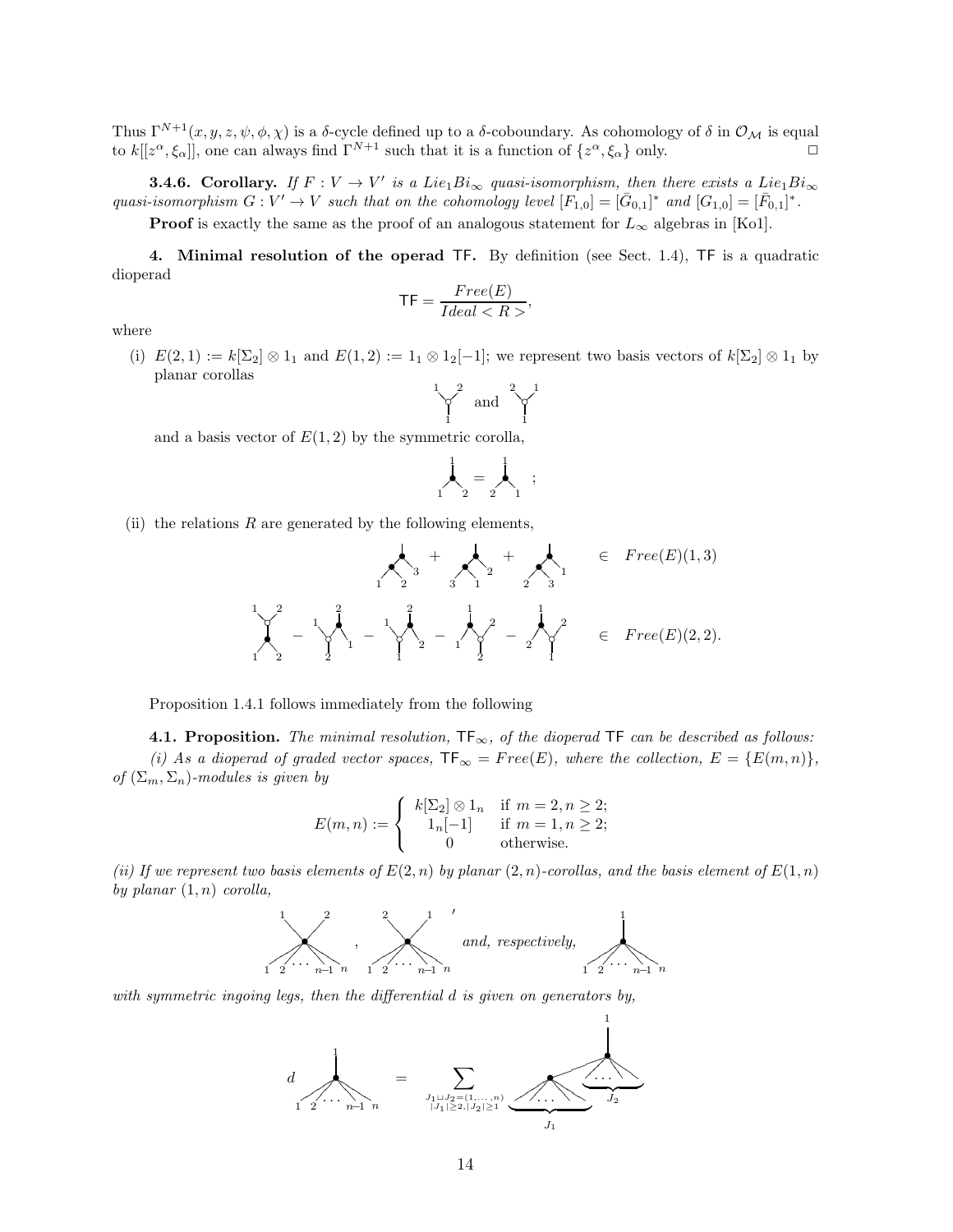

**Proof.** Using criterion 2.4 it is easy to see that the dioperad TF is Koszul. Then the cobar dual  $\mathbf{DTF}^!$  provides the required minimal resolution. The rest is a straightforward calculation.

5. A comment on LieBi<sub>∞</sub> algebras. It was shown in [G] that the dioperad, LieBi, of (usual) Lie bialgebras is Koszul so that its minimal resolution, LieBi<sub>∞</sub>, can be constructed using the techniques reviewed in Section 2. Here we present its explicit graph description; in fact, we prefer to show LieBi<sub> $\infty$ </sub> $\langle 1 \rangle$ .

**5.1. Proposition.** The dioperad LieBi<sub>∞</sub> $\langle 1 \rangle$  can be described as follows.

(i) As a dioperad of graded vector spaces, LieBi<sub>∞</sub> $\langle 1 \rangle$  = Free(E), where the collection, E =  ${E(m, n)}$ , of one dimensional  $(\Sigma_m, \Sigma_n)$ -modules is given by

$$
E(m, n) := \begin{cases} 1_m \otimes 1_n[2m - 3] & \text{if } m + n \ge 3; \\ 0 & \text{otherwise.} \end{cases}
$$

(ii) If we represent a basis element of  $E(m, n)$  by the unique space  $(m, n)$ -corolla,



then the differential d is given on generators by,



Let V be a graded vector space, and let  $M$  be the graded formal manifold isomorphic to the neighbourhood of zero in  $V[1] \oplus V^*[1]$ . The manifold M has a natural even symplectic structure  $\omega$ induced from the paring  $V[1] \otimes V^*[1] \to k[2]$ ; it also has two particular Lagrangian submanifolds,  $\mathcal{L}'$ and  $\mathcal{L}''$ , modeled on the subspaces  $0 \oplus V^*[1] \subset V[1] \oplus V^*[1]$  and, respectively,  $V \oplus 0 \subset V[1] \oplus V^*[1]$ . The symplectic form induces degree  $-2$  Poisson bracket, {, }, on the structure sheaf,  $\mathcal{O}_\mathcal{M}$ , of smooth functions on M.

The following result has been independently obtained by Lyubashenko [Lyu].

5.2 Corollary. A LieBi<sub>∞</sub> algebra structure in a graded vector space V is the same as a degree 3 smooth function  $f \in \mathcal{O}_\mathcal{M}$  vanishing on  $\mathcal{L}' \cup \mathcal{L}''$  and satisfying the equation  $\{f, f\} = 0$ .

 $\text{LieBi}_{\infty}$  morphisms and quasi-isomorphisms are defined exactly as in 3.4.1 and 3.4.2; then an obvious analogue of Theorem 3.4.5 holds true. We omit the details.